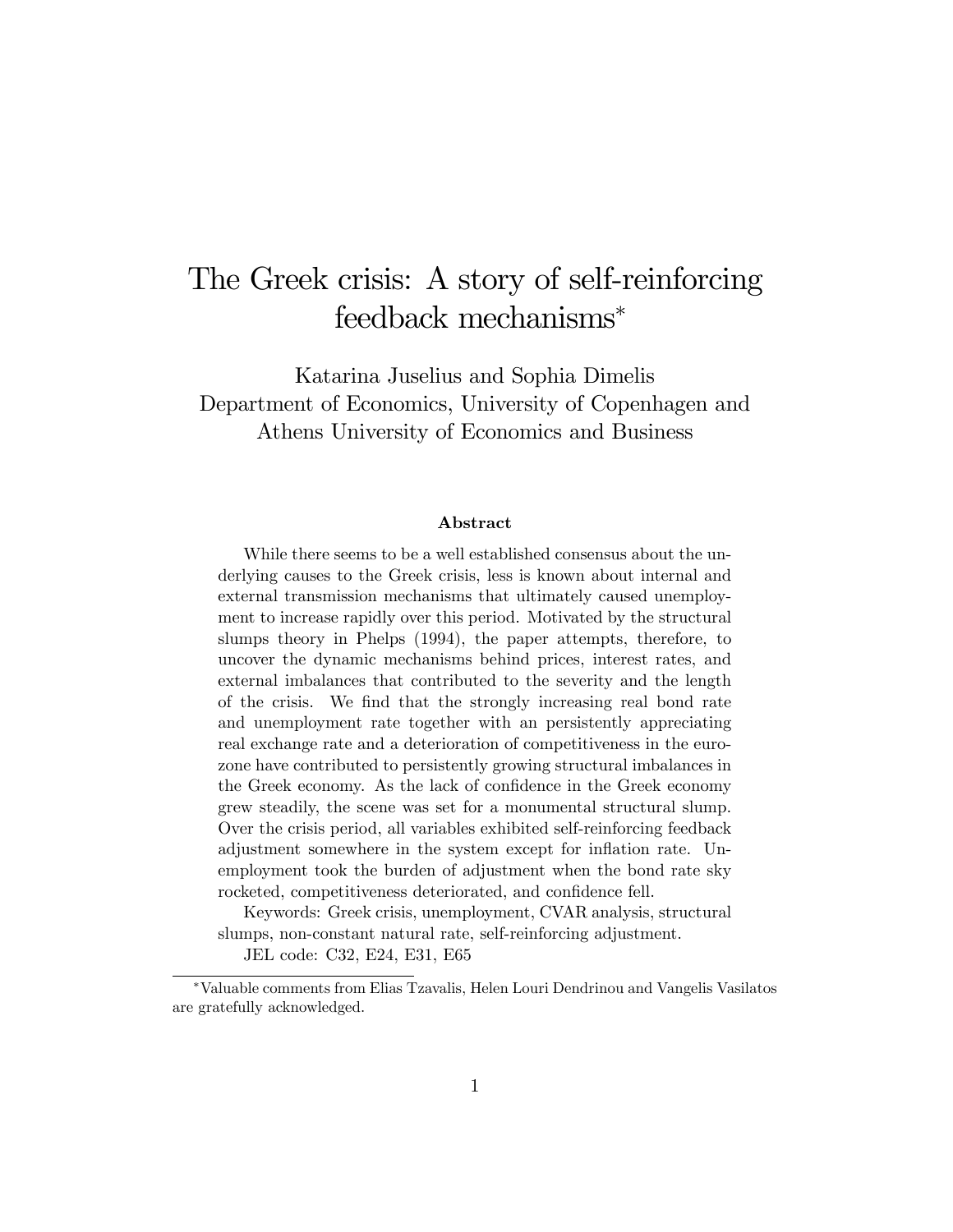#### 1 Introduction

From 2008 to 2013, Greece experienced one of the most severe recessions in Europe with a fall in real output of 26% and a rise in unemployment also of 26%. In 2017, for the Örst time in 10 years of dismal growth, real GDP growth was positive (around  $1\%$ ). So why was the recovery so slow and which were the mechanisms triggering the Greek crisis?

A number of explanations have been proposed in the literature of which the most popular ones refer to initial macroeconomic imbalances (e.g. fiscal deficits, external deficits), deteriorating competitiveness, current account imbalances, and the strong external dependence combined with sudden lending stop.<sup>1</sup> Apart from these, chronic structural problems in the economic and political system combined with badly designed policies to deal with them often forced upon Greece by national, supranational and international institutions - have also been proposed.<sup>2</sup> Some economists have also argued that the contraction was more severe than initially expected because the impact inefficiencies in the Greek institutions was largely overlooked in the many reform programs (see Economidis et al., 2017, Philippopoulos, 2014). In a similar vein, Kollintzas et al. (2017) attribute the dismal growth to the Greek 'insiders-outsiders' society and show that the high public sector wage premium and the self-employed taxation gap signiÖcantly contributed to the sovereign debt crisis.

But, while the above explanations are clearly relevant for the building up of the Greek crisis, the severeness of the Greek problems cannot be fully understood without fully understanding the forces that were unleashed when Greece became a eurozone member in 2001. Because financial markets incorrectly considered risk to be evenly distributed in the euro area, the Greek bond rate dropped to unprecedented low levels. This led to a strong increase in credit-Önanced aggregate demand (mostly demand for imports) which caused huge imbalances in the current account and contributed to an accelerating wage and price spiral both in the private and the public sector.

As a consequence, Greece borrowed heavily to pay for unproductive con-

<sup>&</sup>lt;sup>1</sup>See, for example, Gibson et al.  $(2014)$ , Honkapohja  $(2014)$ , Christodoulakis  $(2015)$ , Galenianos (2015), Bournakis et al. (2017), Ioannidis and Pissaridis (2015) and Meghir et al. (2017).

<sup>2</sup>For example, Meghir et al. (2017) provide a detailed analysis of the pathologies that made Greece vulnerable to the crisis with special focus on the product and labor market regulations and the financial system.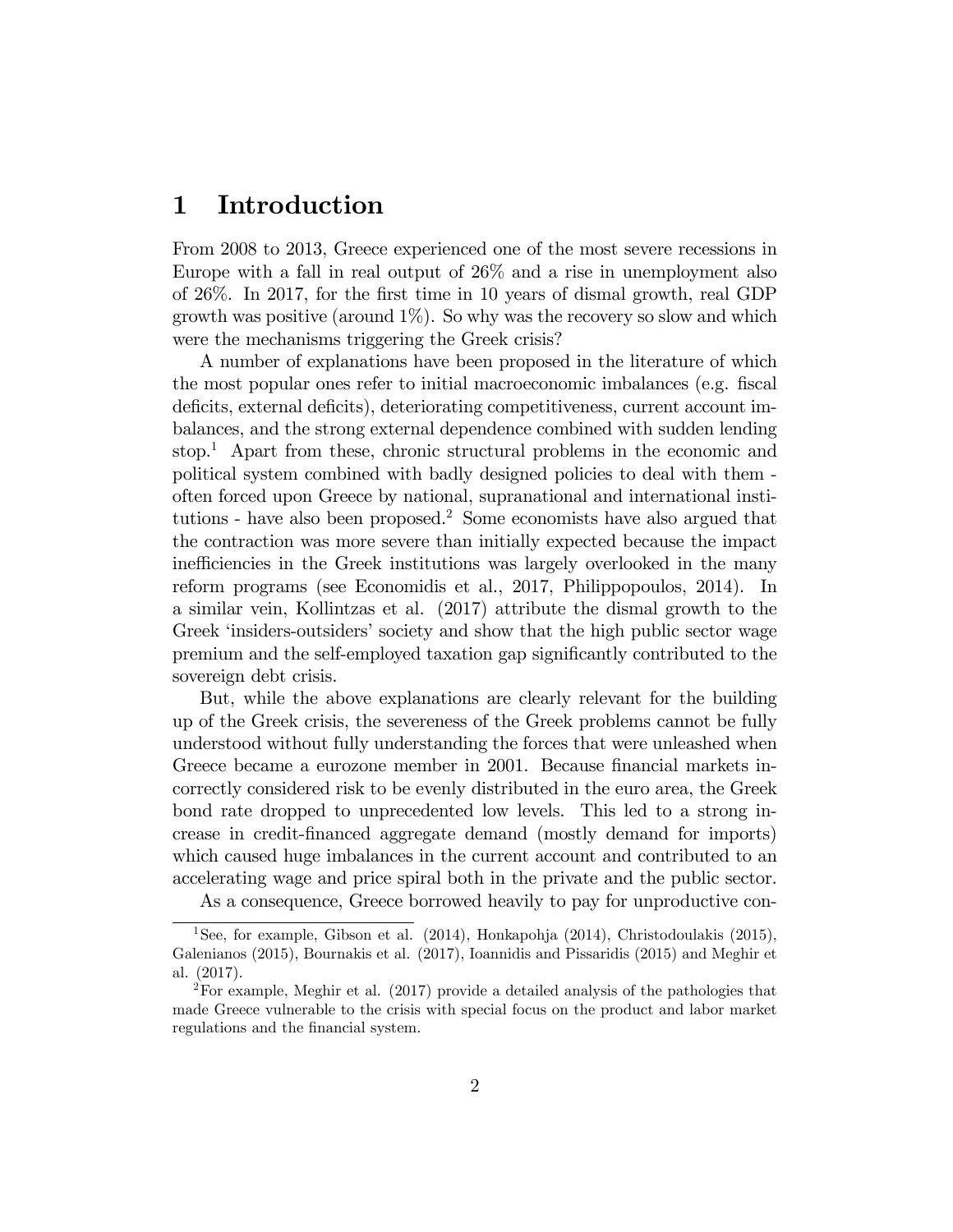sumption and excessive wages and the resulting deficits hit the country hard when the crisis unfolded. In contrast, foreign lenders were largely rescued in spite of having been badly exposed. For example, Wyplosz (2017) argues that the Great Financial Crisis was rooted primarily in excessive risk-taking by financial intermediaries  $-\alpha$  result of the poor regulation and supervision that emerged in connection with financial liberalization. A contributing cause of the external lending problem was, therefore, that financial markets mistakenly assumed that current-account imbalances of the member countries no longer mattered in the eurozone. This may explain why a high external debt country like Greece was able to finance its debt with low interest rate loans up to the crisis - even though the size of the Öscal imbalance must have made severe macroeconomic adjustment seem inevitable. When the financial markets learned their mistakes, Greece experienced the harsh consequences of strongly increasing interest rates and sudden lending stops.

The Greek misfortune was that most of its external borrowing had been used for unproductive spending, much of it closely tied to large and persistent public deficits that, given the rapidly increasing interest rates, became extremely harmful. Excessive public spending financed by external borrowing was generally considered the most serious obstacle for getting the Greek economy out of the crisis. See for example Gourimchas et al. 2016. But, rather than a pure sovereign debt crisis, Hyppolite (2016) argues that the Greek crisis is best viewed as an external debt crisis driven by a real estate bubble and unsustainable foreign capital flows.<sup>3</sup>

But, while there seems to be a well researched narrative about the underlying causes of the crisis, less is known about internal and external transmission mechanisms causing the rapidly increasing unemployment rate over this period. The aim here is, therefore, to uncover the dynamic mechanisms among unemployment, prices, interest rates, and external imbalances that contributed to the severity and the length of the crisis. A similar aim can be found in Juselius and Juselius (2012) that used the Cointegrated VAR (CVAR) model to uncover important relationships among unemployment, prices and interest rates in connection with the Finnish crisis in the beginning of 1990s. In many ways the economic mechanisms leading to the Finnish crisis were similar to the ones of the Greek crisis: the deregulation of the Finnish credit market in 1986 resulted in lower loan rates, a booming

<sup>&</sup>lt;sup>3</sup>He shows this using a new dataset that evaluates and breaks down national wealth accumulation in Greece since 1997.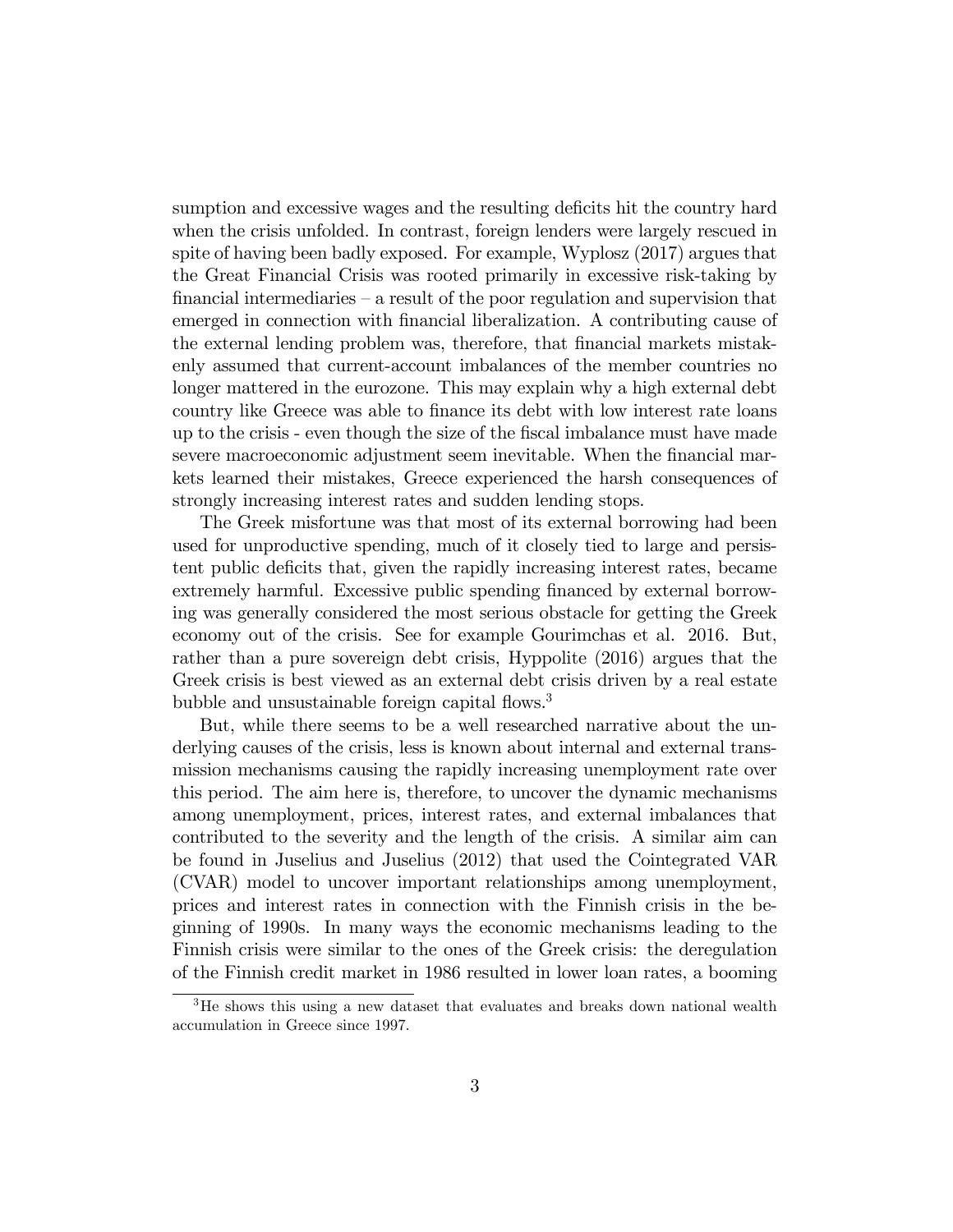housing market and the build-up of a serious house price bubble that finally burst in 1991. House prices dropped by roughly 60 % and unemployment rose from a record low of  $2\%$  to almost  $20\%$ . These are huge fluctuations but of similar magnitudes as in the case of Greece. But, unlike Greece, Finland was able to devalue its currency by 33% and managed to get out of the crisis in approximately three - very hard - years. Even though the Finnish unemployment rate came down reasonably fast, it stabilized at a higher rate than in the pre-crisis period.

One important Önding in the Finnish study was an empirically strong Phillips curve relationship with a non-constant Phelpsian natural rate of unemployment as a function of the real bond rate. The results provided support for the structural slumps theory in Phelps (1994), for the theory of balance sheet recessions in Koo (2010) and for the theory of imperfect knowledge expectations in Frydman and Goldberg (2007). The present paper takes a similar approach as in Juselius and Juselius (2012), but recognizes that the Greek crisis, while similar in many respects, differs strongly in others such as in the source of the debt (private/public, external/internal) and in particular in the exchange rate regime. The fact that Finland was able to devalue its currency while Greece was not, is likely to have made all the difference. It is one reason why the comparison with Finland is interesting.

The prolonged period of policy uncertainty following the outbreak of the Greek crisis seem to have aggravated the deepening and the extension of the Greek crisis. Also, the failure in 2012 to restructure the sovereign debt (known as Private Sector Settlement, PSI) further weakened investorsíconÖdence. Unlike the Finnish study we, therefore, additionally include a variable measuring confidence in the Greek economy. Finally, the development of the Greek competitiveness within and outside the eurozone is also likely to have been crucial for the crisis mechanisms, so these are also included in the information set of our model.

Because of the severity of the crisis, we expect the macroeconomic dynamics both during, before and after the Greek crisis to be utterly complex. Our approach differs, therefore, from most papers that have empirically studied the Greek crisis by not taking the simple route of assuming a priori a few exogenous causes and then forcing these assumptions on the model. We argue that it is seldom possible to know from the outset - and especially not in an utterly complex crisis period - which variables are empirically endogenous (purely adjusting) and which are exogenous (purely pushing).

Like Juselius and Juselius (2012), our approach relies on a full system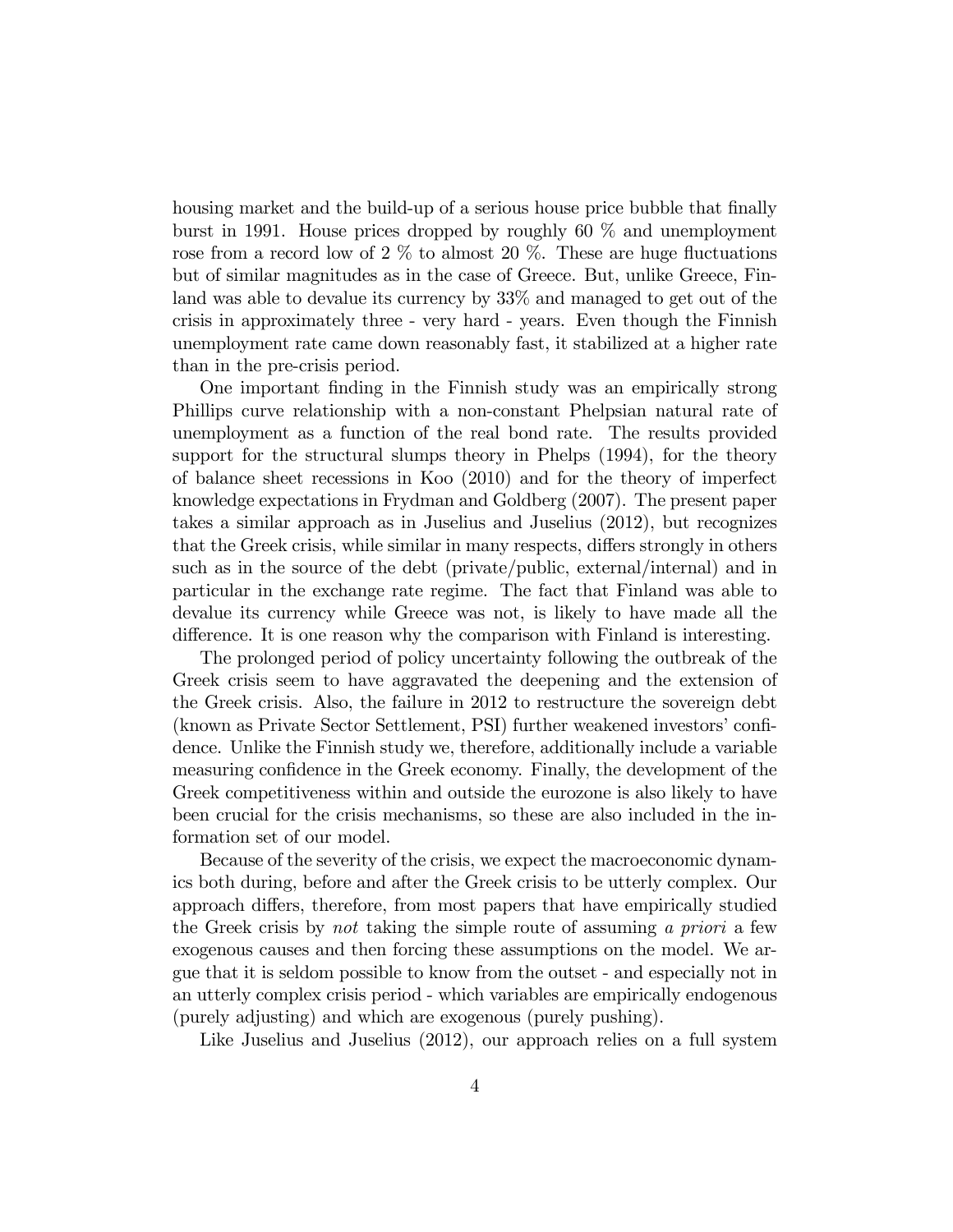CVAR model in which all systematic aspects of the data have been satisfactorily described. This resonates with the argumentation in Spanos (2009) that a convincing test of the empirical relevance of an economic model has to be carried out in the context of a fully specified statistical model that works as an adequate, though approximate, description of the Data Generating Process given in its entireness. A CVAR model that has passed all basic specification tests, is essentially a summary of the most important empirical facts over the sample period and, thus, qualifies for such a statistical model. A model that has not passed such checks may - and often does - produce totally misleading conclusions. Juselius and Franchi (2007) illustrated this for a real business cycle model. Because data were constrained from the outset in a theoretically pre-specified direction, it was not possible to distinguish between results which were due to the assumptions made and the genuine empirical results. Thus, from the outset data were not allowed to speak about some - potentially true - underlying causes. Scientific objectivity was, hence, undermined.<sup>4</sup> The main reason for letting the data speak as freely as possible about the mechanisms that caused the crisis is to avoid this pitfall .

The paper is organized as follows: Section 2 discusses broadly the Phillips curve with a Phelpsian natural rate based on Phelps (1994). Section 3 presents a graphical display of the data and Section 4 introduces the empirical model, reports specification tests showing that the model is reasonably well-specified, and finds that it is approximately  $I(2)$  over this period based on Maximum Likelihood rank tests. Section 5 reports the estimates of the long-run structure and Section 6 concludes.

### 2 The structural slumps theory and the nonconstant natural rate

The aim of the structural slumps theory, developed by Edmund Phelps in the early nineties, was to explain how open economies connected by the world real interest rate - set in a global capital market - and the real exchange rate - determined in a global customers market for tradables - can be hit by long spells of unemployment. According to this theory, fluctuations in the real interest rates and real exchange rates play an important role in explaining the persistent long swings in the observed unemployment rates.

<sup>4</sup>See Hoover et al. (2008) for further discussions.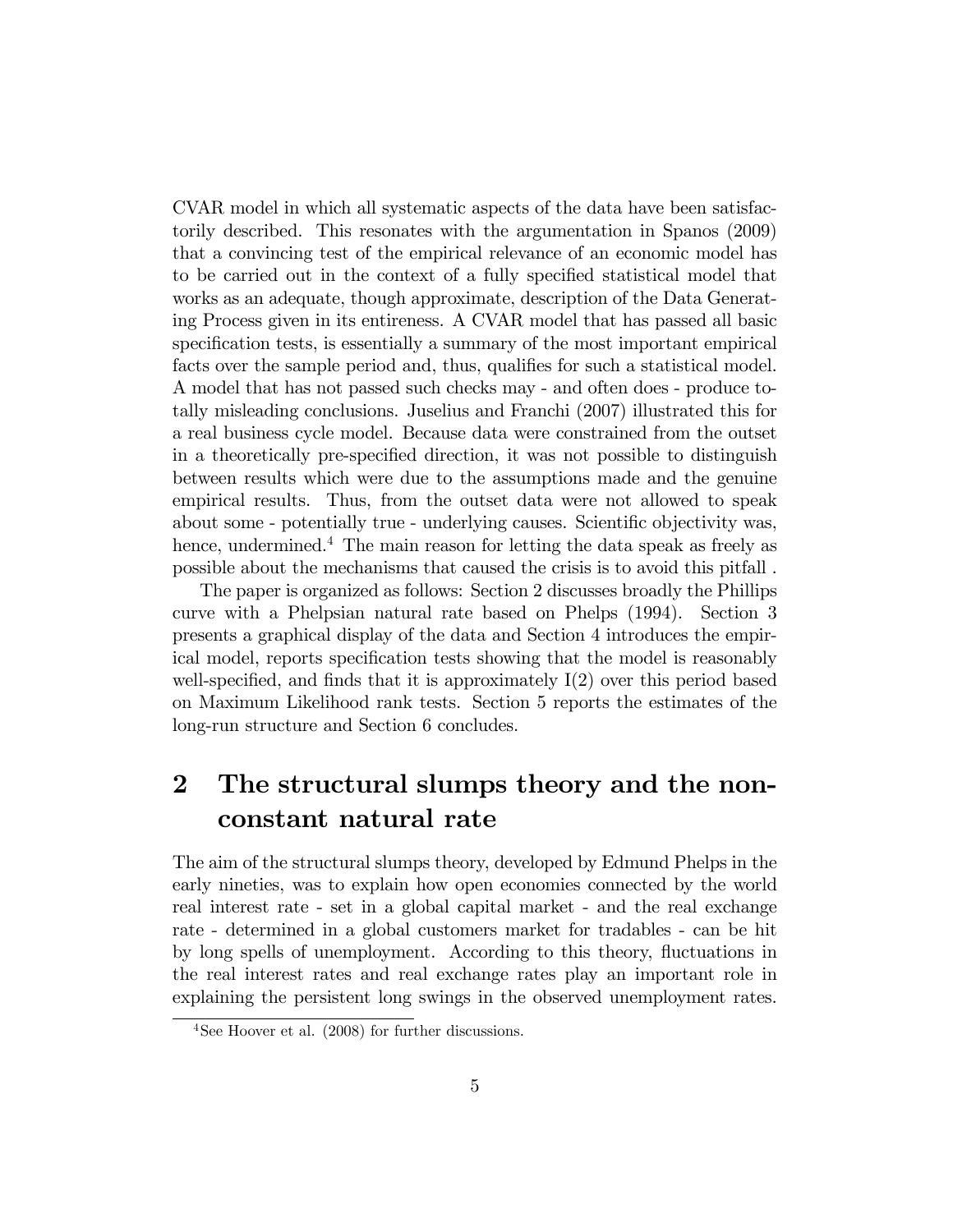The theoretical implication for a standard Phillips curve is that the natural rate of unemployment becomes a function of the real interest rate and the real exchange rates. While Phelps (1994) assumed that real interest rates and real exchange rates were stationary,<sup>5</sup> empirical testing often finds that they are indistinguishable from a unit root process. Juselius (2013) argues that the structural slumps theory based on imperfect knowledge expectations would be more adequate to explain the long persistent movements in the data.<sup>6</sup>

In an imperfect knowledge world, the nominal exchange rate is primarily determined by financial speculation whereas prices of tradable goods, being determined in very competitive customer markets, are not likely to be affected by speculation - energy, precious metals and, recently, grain may be exceptions in this respect. Hence, relative prices would fluctuate much less than nominal exchange rates and real exchange rates would inherit the persistent swings of nominal exchange rates. Figure 1, panel (f), illustrates such persistent swings in the real effective exchange rate of the euro relative to the Greek trading countries outside the eurozone. Relative prices within the eurozone have also exhibited a pronounced upward persistence as shown in panel (e). The nominal bond rate was also strongly affected by financial behavior, in particular after the market became aware of the unsustainability of the Greek debt. Figure 1, panel (c) shows the dramatic increases of the long-term Greek bond rate at the beginning of the crisis. Since the nominal bond rate fluctuated much more than price inflation, the real interest rate inherited the persistent swings of the nominal interest rate. Hence, the strongly increasing real bond rate together with an appreciating real exchange rate and a deteriorating competitiveness with respect to the eurozone are likely to have significantly aggravated the existing structural imbalances in the Greek economy. As the lack of confidence grew steadily, the scene was set for a monumental structural slump a la Phelps (1994).

How would all this affect the Greek unemployment. As Greek enterprises had lost much of their previous competitiveness after a long period of positive shocks to relative costs, a real depreciation would have been the obvious cure. But, being an eurozone member, Greece had given up the possibility to use the exchange rate as a policy tool. Unless Greece left the euro she could not count on exchange rates to restore lost competitiveness. But, unlike Finland

<sup>5</sup>This is because the theory was based on model consistent rational expectations

 $6$ Frydman and Goldberg (2007) show that financial behavior under imperfect knowledge can drive asset prices, such as nominal exchange rates and long-term bond rates, persistently away from long-run benchmark values.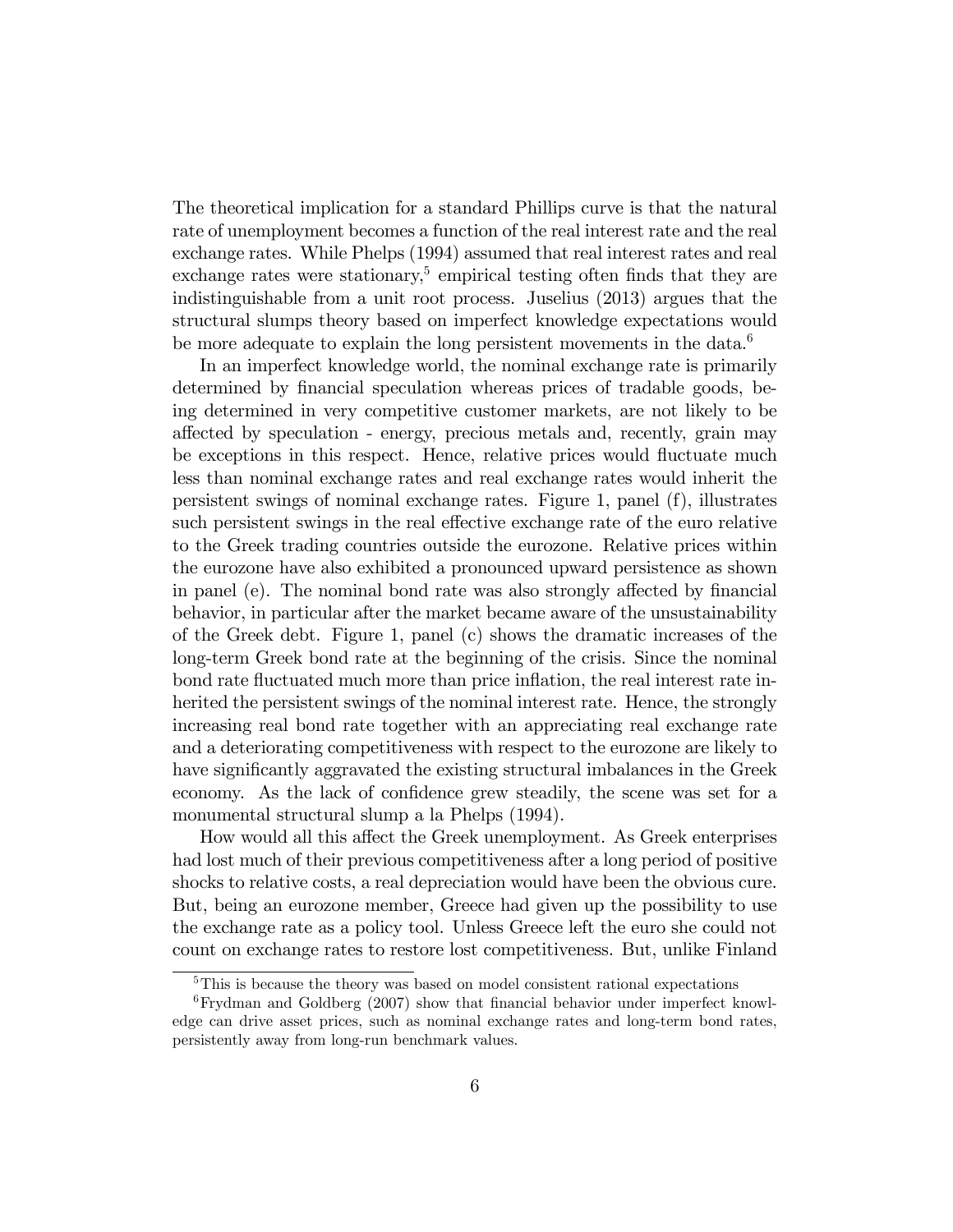in the nineties, the large proportion of external debt would have made such a choice extremely costly. Thus, Greek enterprises, facing domestic wage costs in excess of the foreign ones, may not have had other options than to improve labor productivity. This was achieved by introducing new technology, by lowering domestic wage (though extremely difficult) or by laying off the least productive part of the labor force and producing the same output with less labor. In all those cases unemployment rate took the burden of adjustment.

In line with Phelps (1994), our empirical analysis is centered around a Phillips Curve with a non-constant natural rate:

$$
\Delta p = -b_1(u - u^n),\tag{1}
$$

where inflation,  $\Delta p$ , is negatively related to unemployment, u, adjusted for the natural rate of unemployment,  $u^n$ , the latter potentially a function of the real effective exchange rate, reer, relative producer prices with respect to the eurozone, relc, market confidence,  $conf$ , and/or the real bond rate, r.

Figure 1 shows the data over the sample period 2004:5-2017:1. Panel (a) pictures the Greek inflation rate that, in spite of a strong seasonal pattern, looks reasonably stable. Panel (b) shows the decline of unemployment in the period preceding the crisis, result of the increasingly overheated Greek economy. It also shows how it rose to record levels only a few years after the bubble burst, illustrating the force with which the crisis struck the Greek economy. Finland experienced a similar overheated economy with declining unemployment rates prior to the crisis only to be followed by rapidly rising rates. After topping in 2013, the Greek unemployment has slowly started to come down but, at the end of the sample, it is still very high. Panel (c) pictures the bond rate and its extreme growth as the crisis unfolded. Panel (d) shows the confidence variable and its decline until approximately 2012 after which it was rising up to 2015, whereafter the election of a new government hostile to structural adjustment programs - caused market confidence to drop dramatically. As it seemed almost impossible for Greece to honor its external debt, foreign lenders panicked and stopped lending. This almost pushed Greece over the edge and aggravated the very crisis lenders feared. Panel (e) pictures the relative producer price between Greece and Germany and its steady increase up to roughly 2012, its leveling off until 2014, and its steady decline thereafter. Panel  $(f)$  pictures the Greek effective real exchange rate and its steady rate of appreciation, mirroring the increase in relative costs in panel (e).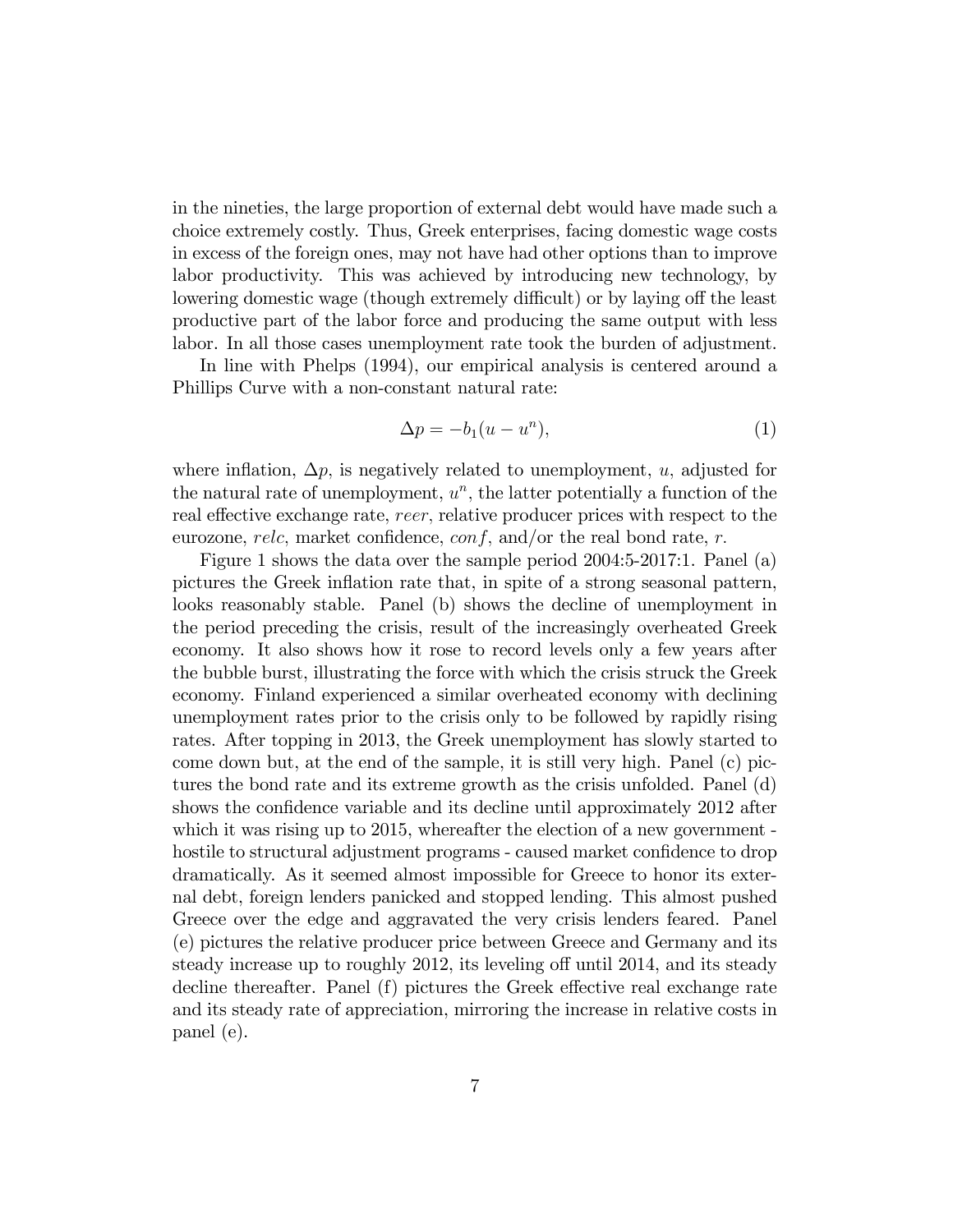

Figure 1: Graphs of the data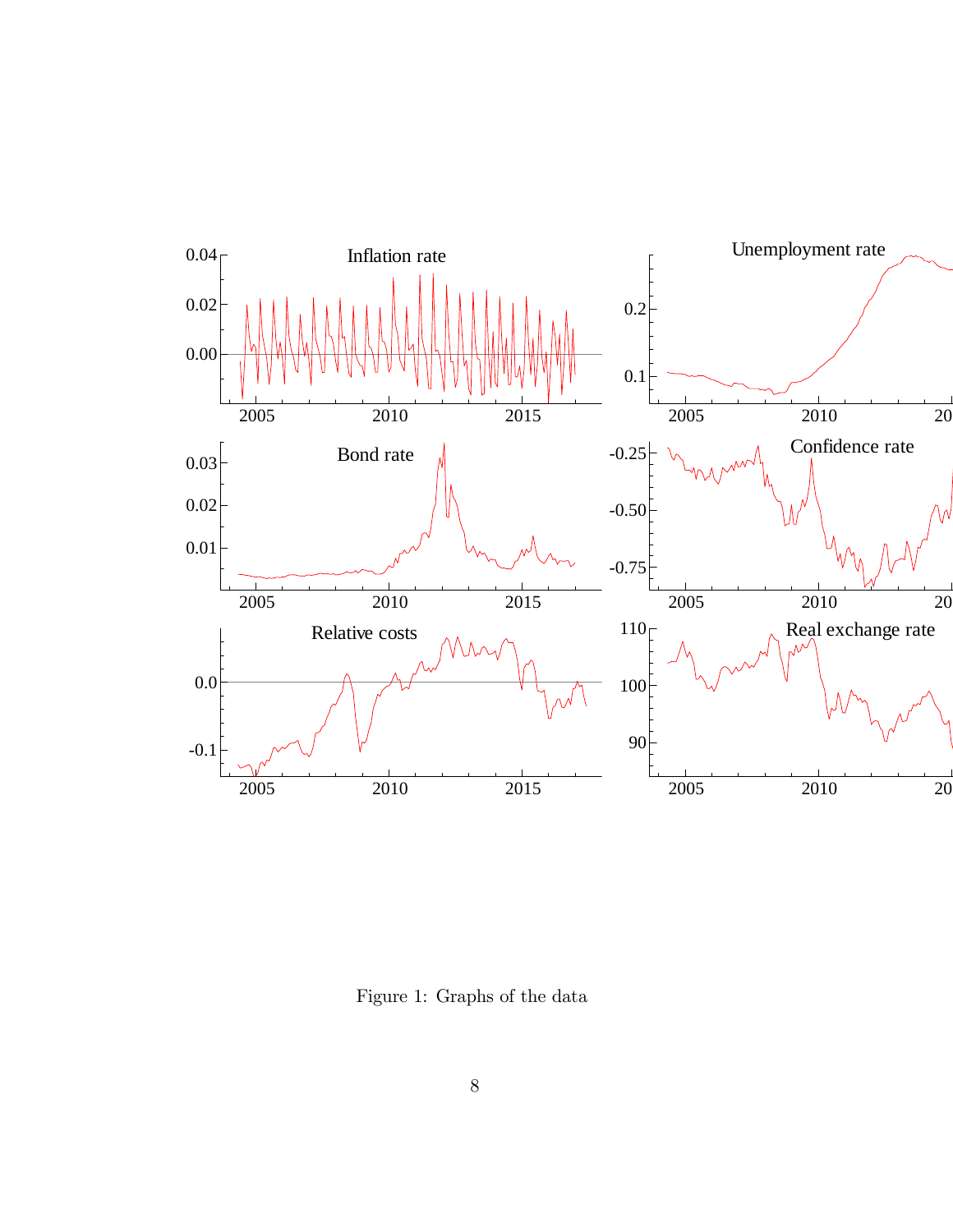#### 3 The Empirical CVAR

We consider the following VAR model (Johansen, 1995):

$$
\Delta x_t = \Pi x_{t-1} + \Gamma_1 \Delta x_{t-1} + \Gamma_2 \Delta x_{t-2} + \mu_0 + \Phi_1 D_t + \Phi_2 S_t + \varepsilon_t, \qquad (2)
$$

where

 $x'_t = [\Delta p_t, u_t, b_t, conf_t, relC_t, reer_t]$ 

- $\bullet$   $\Delta p_t$  is inflation measured as  $\Delta \log(CPI)_t$ , source OECD, economic outlook,
	- $u_t$  is unemployment rate measured as the number of unemployed relative to the workforce, source OECD, economic outlook,
	- $-$  bond<sub>t</sub> is the long-term government bond rate divided by 1200 to make it comparable with monthly inflation rate measured as  $\Delta$ log CPI, source Datastream,
	- $\sim \text{conf}_t$  is an index between -1.0 and +1.0 measuring the level of confidence in the Greek society, source Datastream,
	- $RelC_t = PPI^{Gr}-PPI^{Ge}$  is a measure of the log of Greek producer cost relative to Germany, source Eurostat,
	- $r = reer_t$  = the log of the effective real exchange rate for Greece, source OECD, economic outlook.

 $D_t$  is a vector of dummy variables,

 $S_t$  is a vector of eleven seasonal dummies.  $\varepsilon_t \sim N$ iid $(0, \Omega)$ . The sample period covers 2004:5-2017:1.

#### 3.1 Model Specification and extreme events

Figure 1 visualizes the extreme changes in the unemployment rate and the bond rate, but also in the variables measuring confidence and producer costs relative to Germany. Such extreme events can be challenging for a CVAR analysis as it is based on the assumption of multivariate normality. To obtain an empirically well-specified model basically three potential remedies are available: to leave out the crisis years altogether assuming they are not representative for the purpose of the study; to condition on weakly or strongly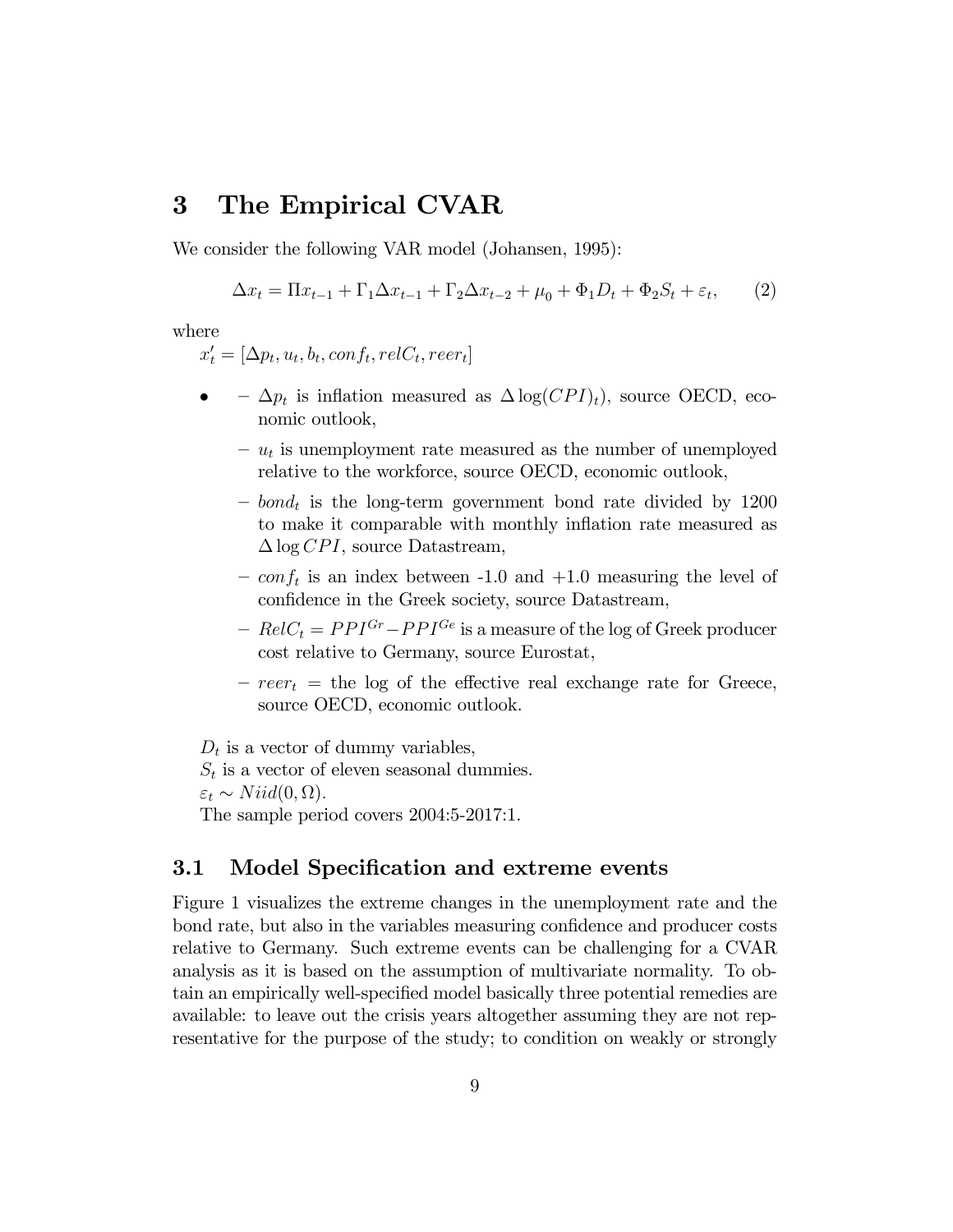exogenous variables assuming they are the main cause of the extreme fluctuations in the data; to control for the extreme events using appropriately designed dummy variables. Since the main purpose of this study is to obtain an improved understanding of the crisis mechanisms, the first option is out of question. When testing the second option we found, not surprisingly, that the real exchange rate was both weakly and strongly exogenous independently of the choice of rank. Hence, the subsequent results will be based on a partial VAR conditional on the real effective exchange rate.<sup>7</sup> But, even though conditioning on the real effective exchange improved the specification, several large outliers remained nonetheless in the model, so the dummy option was also needed. The vector  $D_t$  in (2) contain dummy variables that control for the following extraordinary events in this period:

- $Dp11.09_t = 1$  in 2011:9, 0 otherwise, controls for the first large increase in the bond rate,
- $\bullet$   $D_p11.11_t = 1$  in 2011.11 and 2011.12, 0 otherwise, controls for two subsequent large increases in the bond rate,
- $D_p12.02_t = 1$  in 2012.2, -2 in 2012.3 and 1 in 2012.5, controls for a large double change in the bond rate,
- $Dp15.02_t = 1$  in 2015.2, controls for the effect of the election of a new government on the confidence variable.

The left hand side of Table 1 reports the estimates of the four dummy variables with significant coefficients in bold face. The results show that the first three dummies are needed to control for extreme unanticipated changes in the bond rate as the crisis evolved. Among them  $D_p12.02$  controls for the effect on the bond rate when Greece accepted a debt restructuring scheme with its private creditors. It implied that the first adjustment program was rolled over into a second one, causing the previously dramatic increases in the bond rate to reverse. The dummy  $Dp15.02<sub>t</sub>$  controls for the effect on relative prices and market confidence when a new government - politically opposed to the adjustment programs - was elected, elevating the risk of a Grexit.

The right hand side of Table 1 reports univariate Jarque-Bera normality tests and ARCH tests. The multivariate normality test was  $\chi^2(10)$  =

<sup>&</sup>lt;sup>7</sup>For the chosen value,  $r = 4$ , the weak exogeneity test was  $\chi^2(4) = 2.00[0.74]$ .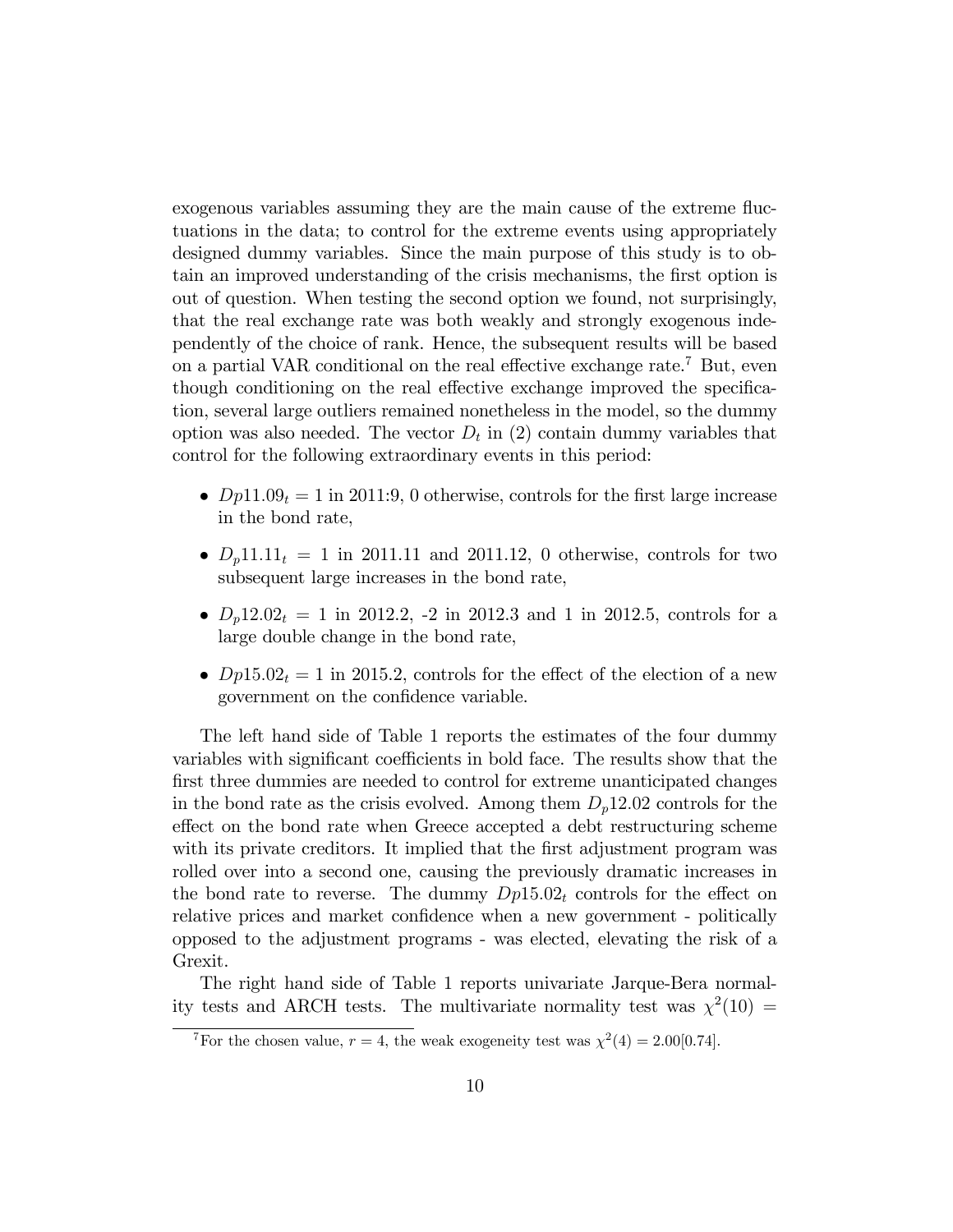|                 |                      | $\cdot$              |                      |                      |                                               |           |
|-----------------|----------------------|----------------------|----------------------|----------------------|-----------------------------------------------|-----------|
|                 | $D_n$ 11.09          | $D_n$ 11.11          | $D_n$ 12.02          | $D_n 15.02$          | $\operatorname{Jarque} - \operatorname{Bera}$ | ARCH(3)   |
| $\Delta p_t$    | 0.01<br>$[2.6]$      | 0.00<br>[0.03]       | $-0.003$<br>$[-1.5]$ | 0.01<br>[2.4]        | 0.61[0.74]                                    | 1.9[0.60] |
| $\Delta u_t$    | $-0.002$<br>$[-0.9]$ | $-0.002$<br>$[-1.1]$ | 0.001<br>[0.7]       | 0.001<br>[0.7]       | 0.71[0.70]                                    | 4.9[0.18] |
| $\Delta B_t$    | 0.005<br>[5.3]       | 0.007<br>[10.5]      | 0.008<br>[20.7]      | $-0.001$<br>$[-1.4]$ | 15.63[0.00]                                   | 7.8[0.05] |
| $\Delta Conf_t$ | $-0.067$<br>$[-1.7]$ | 0.005<br>[0.2]       | $-0.009$<br>$[-0.5]$ | 0.23<br>[5.7]        | 2.29[0.32]                                    | 2.0[0.57] |
| $\Delta RelC$   | 0.005<br>[0.6]       | 0.001<br>[0.1]       | $-0.002$<br>$[-0.6]$ | 0.05<br>[5.3]        | 5.13[0.08]                                    | 0.9[0.83] |

Table 1: Dummy variables and misspecification tests

18.3[0.05], the multivariate ARCH was  $\chi^2(225) = 204.4[0.83]$  and the multivariate autocorrelation test of second order was  $\chi^2(25) = 23.4[0.55]$ . Figures 2-6 in the Appendix show actual and estimated changes of the all the variables, standardized residuals, autocorrelograms and residual histograms compared to the normal distribution. With the exception of the bond rate, pictured in Figure 4, the VAR model seems reasonably well specified. But even the bond rate - considering its huge changes over the crisis period - has a surprisingly nice and symmetrical residual distribution. Thus, the rejection of normality of the bond residuals is due to excess kurtosis rather than skewness. Because the CVAR estimates have been shown to be robust to moderate degrees of excessive kurtosis, we consider the model conditional on the real effective exchange rate and the dummies to be sufficiently well specified.

#### 3.2 Rank determination

Figure 3 in the appendix illustrates the pronounced persistence in the change of the unemployment rate, suggesting that even the differenced process may contain a unit root. Because such a root cannot be removed by changing the rank of  $\Pi$ , the statistical analysis has to be performed in the  $I(2)$  model.

The hypothesis that  $x_t$  is  $I(2)$  is formulated as a reduced rank hypothesis on  $\Pi = \alpha \beta'$  and an additional reduced rank hypothesis on  $\alpha'_{\perp} \Gamma \beta_{\perp} = \xi \eta'$ where  $\xi, \eta$  are  $(p-r) \times s_1$  and  $\alpha_{\perp}, \beta_{\perp}$  are orthogonal complements of  $\alpha, \beta$ . The total number of stochastic trends,  $(p - r)$ , are divided into  $s_1$  trends of order  $I(1)$  and  $s_2$  trends of order  $I(2)$ .

The determination of the reduced rank indices is based on the maximum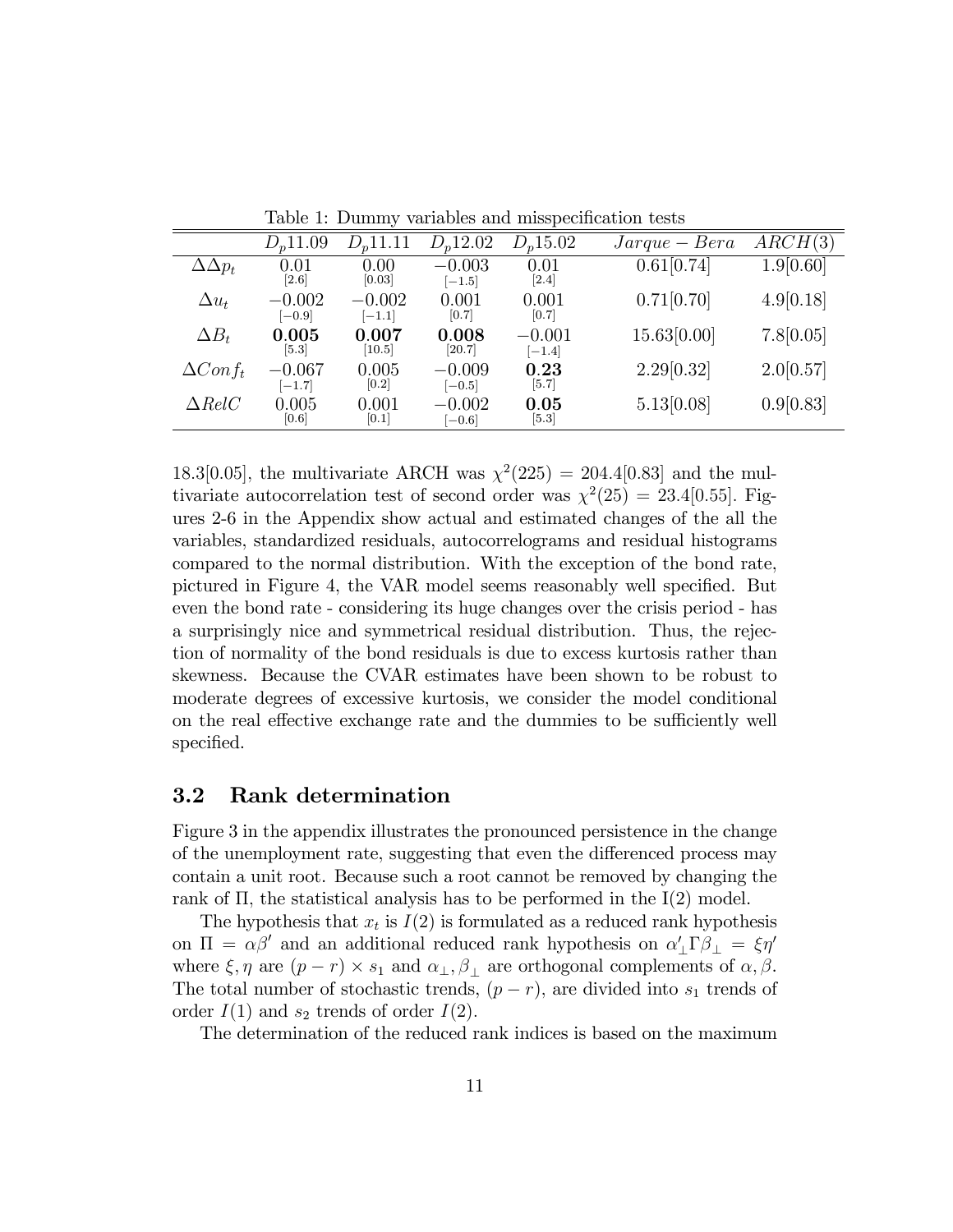| Table 2: The trace tests              |                             |                     |           |                 |                |                |                |
|---------------------------------------|-----------------------------|---------------------|-----------|-----------------|----------------|----------------|----------------|
| $p - r$                               | $\mathcal{r}$               | $s_2=5$             | $s_2 = 4$ | $s_2 = 3$       | $s_2 = 2$      | $s_2=1$        | $s_2=0$        |
| 3                                     | $\mathcal{D}_{\mathcal{L}}$ |                     |           | 139.5<br>[0.00] | 86.5<br>[0.00] | 65.5<br>[0.00] | 58.4<br>[0.01] |
| 2                                     | 3                           |                     |           |                 | 49.7<br>[0.04] | 38.6<br>[0.02] | 31.5<br>[0.04] |
|                                       | $\overline{4}$              |                     |           |                 |                | 119<br> 0.47   | 9.4<br>[0.33]  |
| The five largest characteristic roots |                             |                     |           |                 |                |                |                |
|                                       |                             | $r = 5, p - r = 0$  | 0.98      | 0.98            | 0.86           | 0.77           | 0.77           |
|                                       |                             | $r=4, s_1=1, s_2=0$ | 1.0       | 0.97            | 0.88           | 0.76           | 0.76           |
| $r=4, s_1=0, s_2=1$                   |                             |                     | 10        | 10              | 0.88           | 0.75           | 0.75           |

likelihood trace tests derived in Nielsen and Rahbek (2007) and reported in Table 2. The procedure starts with the most restricted model  $(r = 0, s_1 =$  $(0, s_2 = 5)$  with  $s_1$  denoting the number of  $I(1)$  trends and  $s_2$  the number of  $I(2)$  trends, and continues row-wise until the first non-rejection at ( $r =$  $4, s_1 = 0, s_2 = 1$  with a p-value of 0.47.<sup>8</sup> The column of  $s_2 = 0$  contains the trace tests for the  $I(1)$  model.

A correct choice of rank indices is crucial for obtaining statistically reliable results. Unfortunately it is also a difficult choice since economic data are often informationally weak about the division into pulling and pushing forces. Therefore, we also use other relevant information as a robustness check of rank test. The five largest characteristic roots, reported in the lower part of Table 2, are particularly useful in this respect. The unrestricted VAR (conditional on the real exchange rate) contains two large roots almost on the unit circle (0.98, 0.98) plus another large root (0.86) which may or may not correspond to a unit root. The case  $(r = 4, s_1 = 1, s_2 = 0)$ , i.e. the I(1) model with  $r = 4$ , would leave a large near unit root of 0.97 in the model. Because of this, we conclude that the  $I(1)$  model is not an appropriate reduction of the data-generating process. Finally, the case  $(r = 4, s_1 = 0, s_2 = 1)$  eliminates the two near unit roots but leaves an unrestricted root (0.88) in the model. While large, it is nonetheless small enough to describe to a stationary but slowly adjusting relation. Thus, we continue with this case.

<sup>&</sup>lt;sup>8</sup>The tests for  $r = 0$  and 1 were all strongly rejected and the table reports the results only for  $r = 2, 3, 4$ .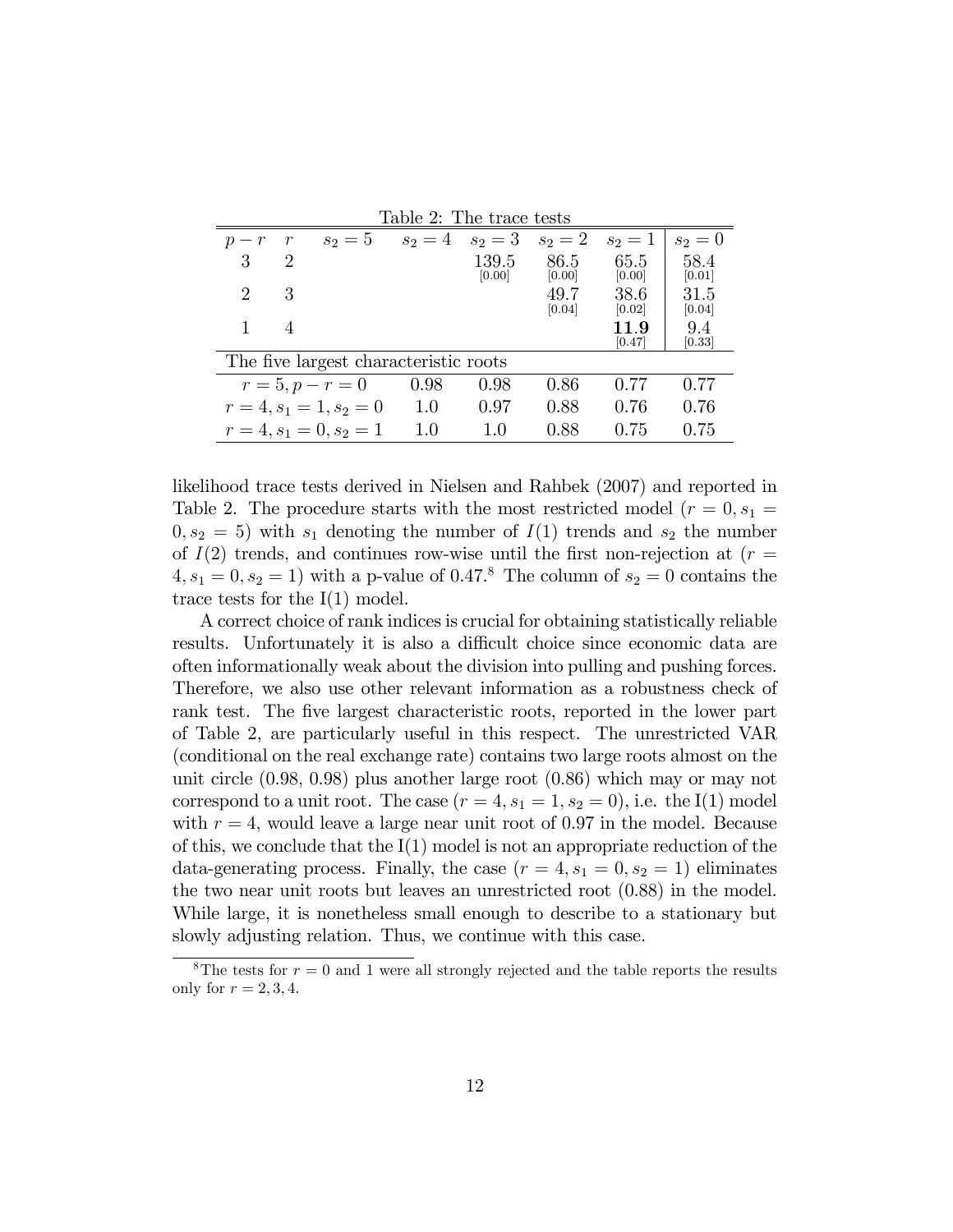#### 4 Long-Run and Medium-Run Structures

As shown above, the  $I(2)$  hypothesis is formulated as a reduced rank condition on a transformed  $\Gamma$  matrix implying that the latter is no longer unrestricted as in the  $I(1)$  model. Because of this, Johansen (1997, 2006) suggested a different parameterization more suitable for likelihood based inference (see also Doornik and Juselius, 2017):

$$
\Delta^2 x_t = \alpha \left[ \left( \begin{array}{c} \beta \\ \beta_1 \end{array} \right)' \left( \begin{array}{c} x_{t-1} \\ t-1 \end{array} \right) + \left( \begin{array}{c} d \\ d_0 \end{array} \right)' \left( \begin{array}{c} \Delta x_{t-1} \\ 1 \end{array} \right) \right]
$$
  
+ $\zeta \left( \begin{array}{c} \beta \\ \beta_0 \end{array} \right)' \left( \begin{array}{c} \Delta x_{t-1} \\ 1 \end{array} \right) + \Gamma_1 \Delta^2 x_{t-1} + \Phi D_t + \varepsilon_t,$  (3)  
 $t = 1, ..., T$ 

The relations in the hard bracket describe polynomially cointegrated relations,  $\tilde{\beta}' \tilde{x}_{t-1} + d' \Delta \tilde{x}_{t-1}$ , with  $\tilde{x}'_t = [x_t, t]$ , capturing a situation where both  $d' \Delta \tilde{x}_{t-1}$  and  $\tilde{\beta}' \tilde{x}_t$ , are very persistent (near)  $I(1)$  processes which cointegrate to  $I(0)$ . A polynomially cointegrated relation can often be interpreted as a dynamic rather than static equilibrium relation in the following sense: When data are  $I(2)$ ,  $\beta' x_t$  is generally  $I(1)$ , i.e. a very persistent long-run equilibrium error. The coefficients  $\alpha$  and d describe two levels of equilibrium correction: the  $\alpha$  adjustment how the acceleration rates,  $\Delta^2 x_t$ , adjust to the dynamic equilibrium relation,  $\beta' x_t + d' \Delta x_t$ , and the d adjustment how the growth rates,  $\Delta x_t$ , adjust to the long-run equilibrium errors,  $\beta' x_t$ . Finally, the relations among the differenced variables,  $\zeta \beta' \Delta \tilde{x}_{t-1}$ , describe dynamic adjustment in the medium run.

The long and persistent swings visible in Figure 1 indicate the possibility of self-reinforcing feedback mechanisms in one or more equations of the system. Such behavior is likely to show up as a combination of equilibrium error increasing (positive feedback) and error correcting behavior (negative feedback) either in the adjustment to the five polynomially cointegrating relations,  $\alpha(\beta' x_t + d' \Delta x_t)$ , or in the adjustment to the changes in the  $\beta$ -relations,  $\zeta \beta' \Delta x_t$ . The signs and significance of  $\beta, d, \alpha$ , and  $\zeta$  determine where in the system there is equilibrium error correcting and/or error increasing behavior, i.e. they determine how each variable responds in the medium and/or the long run to imbalances in the system. This will be further discussed below.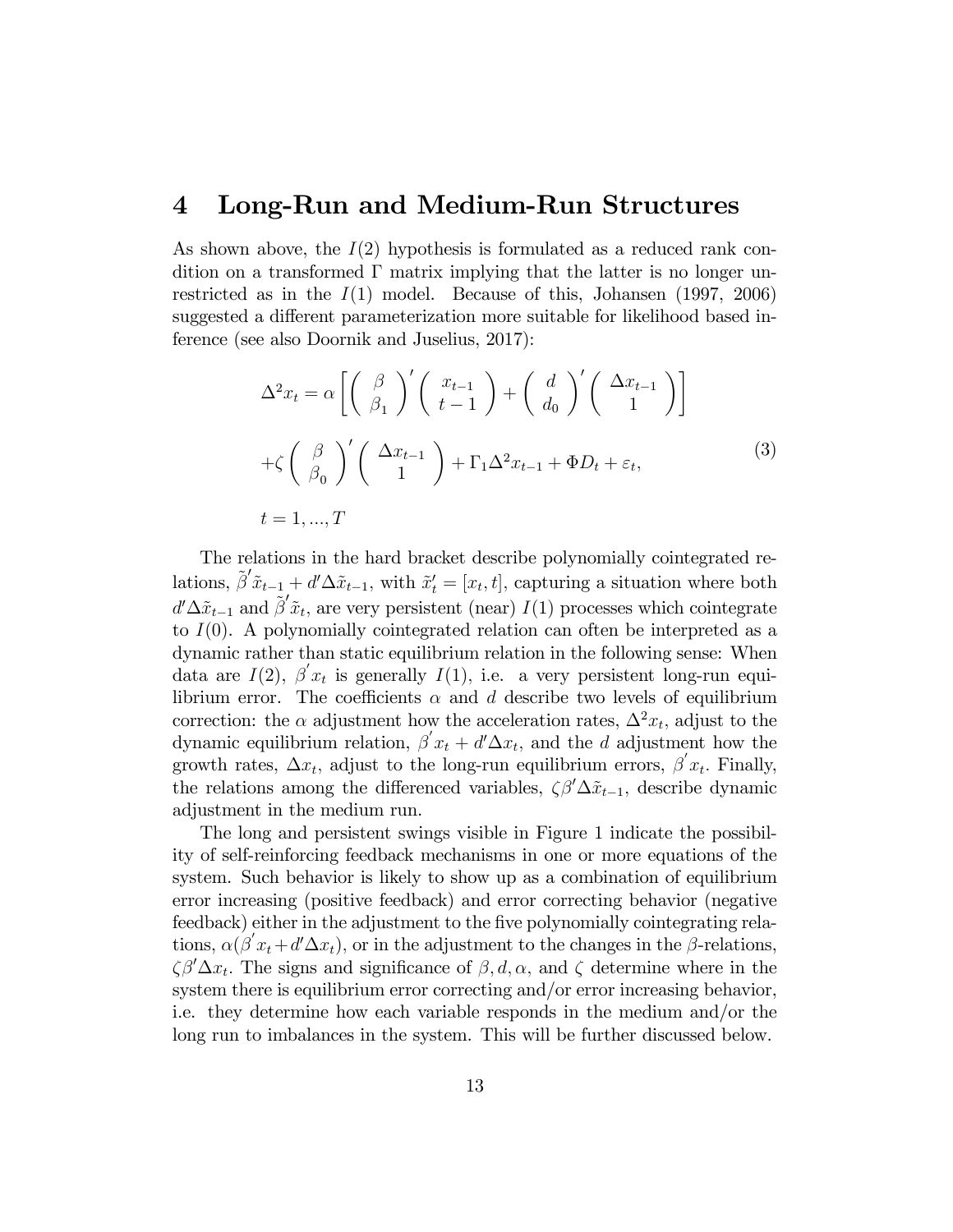Table 3 reports estimates of  $\alpha$ ,  $\beta$  and d subject to six over-identifying restrictions on  $\beta$ , which are accepted based on  $\chi^2(6) = 4.67[0.59].$ <sup>9</sup> For a given identified  $\beta$ , the *d* parameters are uniquely determined without further restrictions.<sup>10</sup> The standard errors of  $\beta$  are derived in Johansen (1997) and those of d by the delta method in Doornik and Juselius (2017). Table 4 reports the estimated adjustment coefficients  $\zeta$  of  $\hat{\beta}' \Delta x_t$ , where  $\hat{\beta}$  is given by the identified structure of Table 3. To facilitate readability, statistically insignificant adjustment coefficients (with a t-ratio  $\langle 1.6|$ ) are replaced by an asterisk  $(*)$ .<sup>11</sup> Error-increasing coefficients are shown in bold face.

#### 4.1 Interpreting the long-run  $\beta$  relations and their  $\alpha$ adjustment

The estimated structure,  $\beta' x_t$ , consists of four identified relations describing highly persistent deviations from long-run static equilibrium relations. To improve interpretability, each  $\beta$  relation has been normalized on the economically most relevant variable,  $y_t$ , and expressed as a long-run relation,  $y_t = b'z_t + z_t$ , where  $z_t$  cointegrates with  $y_t$  from  $I(2)$  to  $I(1)$  and  $z_t$  is an  $I(1)$  residual. The four  $\beta$  relations are in turn interpreted as:

- 1. a Phillips Curve type of relation:  $\Delta p_t = -0.02u_t + z_{1,t};$ <sup>12</sup>
- 2. a positive relationship between unemployment rate and the bond rate:  $bond<sub>t</sub> = 0.02u<sub>t</sub> + z<sub>2,t</sub>;$
- 3. a natural rate relation associating the unemployment rate with the relative producer price between Greece and Germany and with the real

<sup>&</sup>lt;sup>9</sup>See Johansen (1997) for the derivation of the LR test.

<sup>&</sup>lt;sup>10</sup>Mosconi and Paruolo (2014) propose an identification scheme where the d coefficients are identified in their own right.

<sup>&</sup>lt;sup>11</sup>Note that all  $\beta$  coefficients have t ratios that are sufficiently large to be statistically significant also after a near unit root correction.

 $12$ The small coefficient of unemployment rate in the first and second relation can be explained by the transformations of the data. The inflation rate is measured as the monthly difference of logCPI (a very small number) and the bond rate is measured as the annual rate divided by 1200 which gives a monthly measure that corresponds in magnitude to the ináation rate. The unemployment rate is measured as percentage unemployment rate divided by  $100$ , a measure which is approximately  $30$  times as large as that of the inflation and the bond rate. If standardized data had been used the coefficient of 0.02 would instead have been 0.6.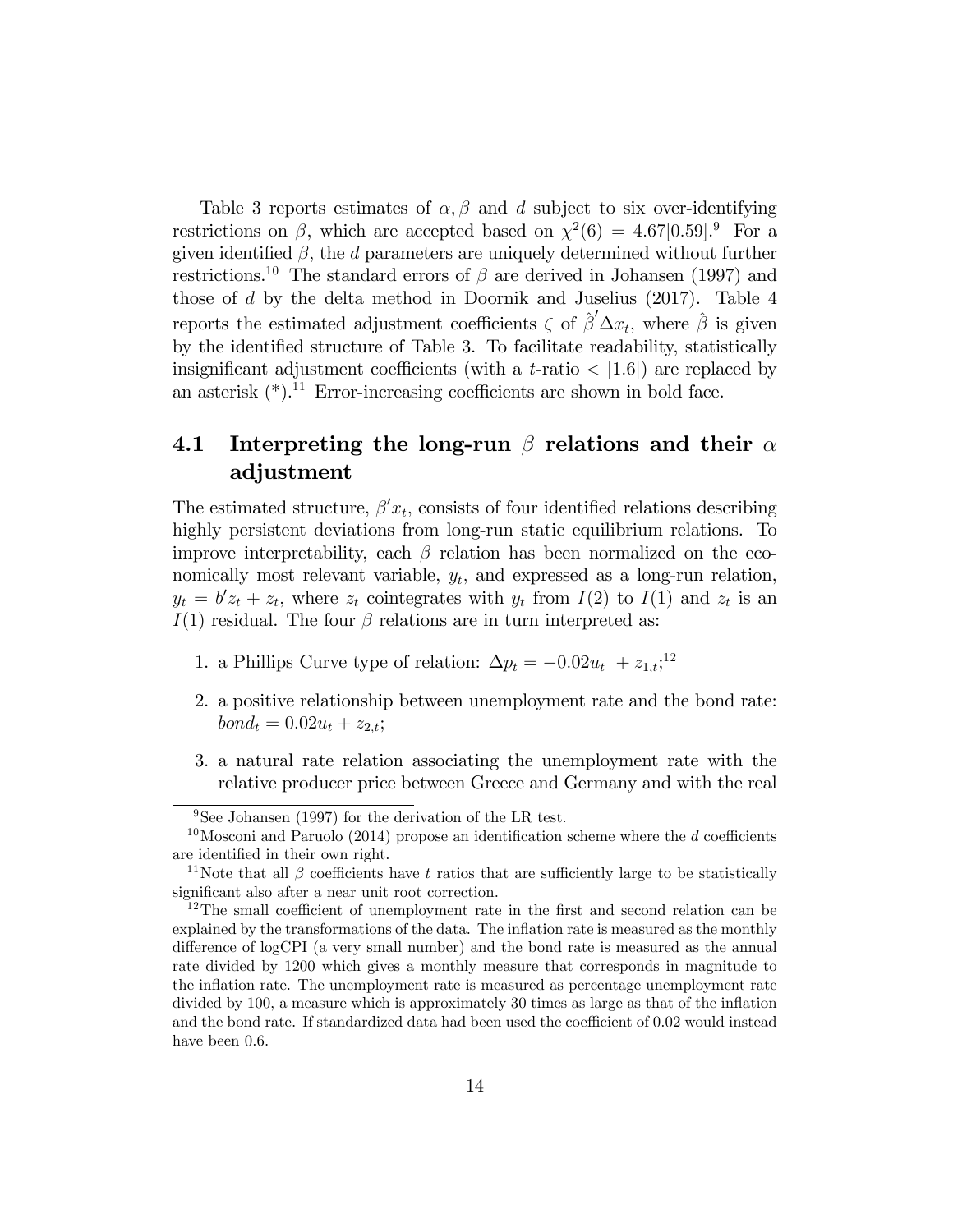effective exchange rate:  $u_t = 0.87 \text{ rel } C_t - 0.62 \text{ re } \text{er}_t + z_{3,t};$ 

4. a relation associating the confidence variable with the relative producer cost between Greece and Germany and with the real effective exchange rate:  $conf_t = -0.97relC_t + 1.83reer_t + z_{4,t}.$ 

Cointegration is a measure of comovements and as such is silent about causality. However, combined with the  $\alpha$  coefficients it is possible to infer where in the system long-run adjustment has taken place. By checking significant values of  $\alpha_{ij}$ , one can infer whether variable i is error-correcting or error-increasing in response to an equilibrium error measured by cointegration relation j. If  $\alpha_{ij}\beta_{ij} < 0$  (or/and  $\alpha_{ij}d_{ij} < 0$ ), then the acceleration rate,  $\Delta^2 x_{i,t}$ , is equilibrium correcting to  $(\beta'_i x_t + d'_i \Delta x_t)$ , otherwise it is errorincreasing. If only one  $\alpha_{ij}\beta_{ij}$  is significant for  $j = 1, ..., r$ , then it suggests a causal long-run equilibrium adjustment effect, otherwise joint feed-back effects. Such a check shows that

- 1. inflation rate, but not unemployment rate, is significantly adjusting to the Örst relation, the Phillips curve, consistent with the theoretical prior;
- 2. both unemployment and the bond rate are adjusting to the second relation signifying strong dynamic feed-back effects between the two. The bond rate has increased as the level of unemployment has increased and similarly the unemployment rate has increased as the bond rate has increased;
- 3. only unemployment is very significantly adjusting to the third relation, suggesting that it is our best candidate for a non-constant natural rate relation; and
- 4. only the confidence variable is very significantly adjusting to the fourth relation, suggesting a causal link from fluctuations in relative producer prices and the real exchange rate to market confidence in the Greek economy.

In all cases, the  $\alpha$  adjustment represents equilibrium-error-correction. The remaining significant  $\alpha$  coefficients show that unemployment rate has adjusted very strongly to all relations except to the Phillips curve relation. Thus, unemployment rate in particular is a variable that has taken the burden of adjustment over this period.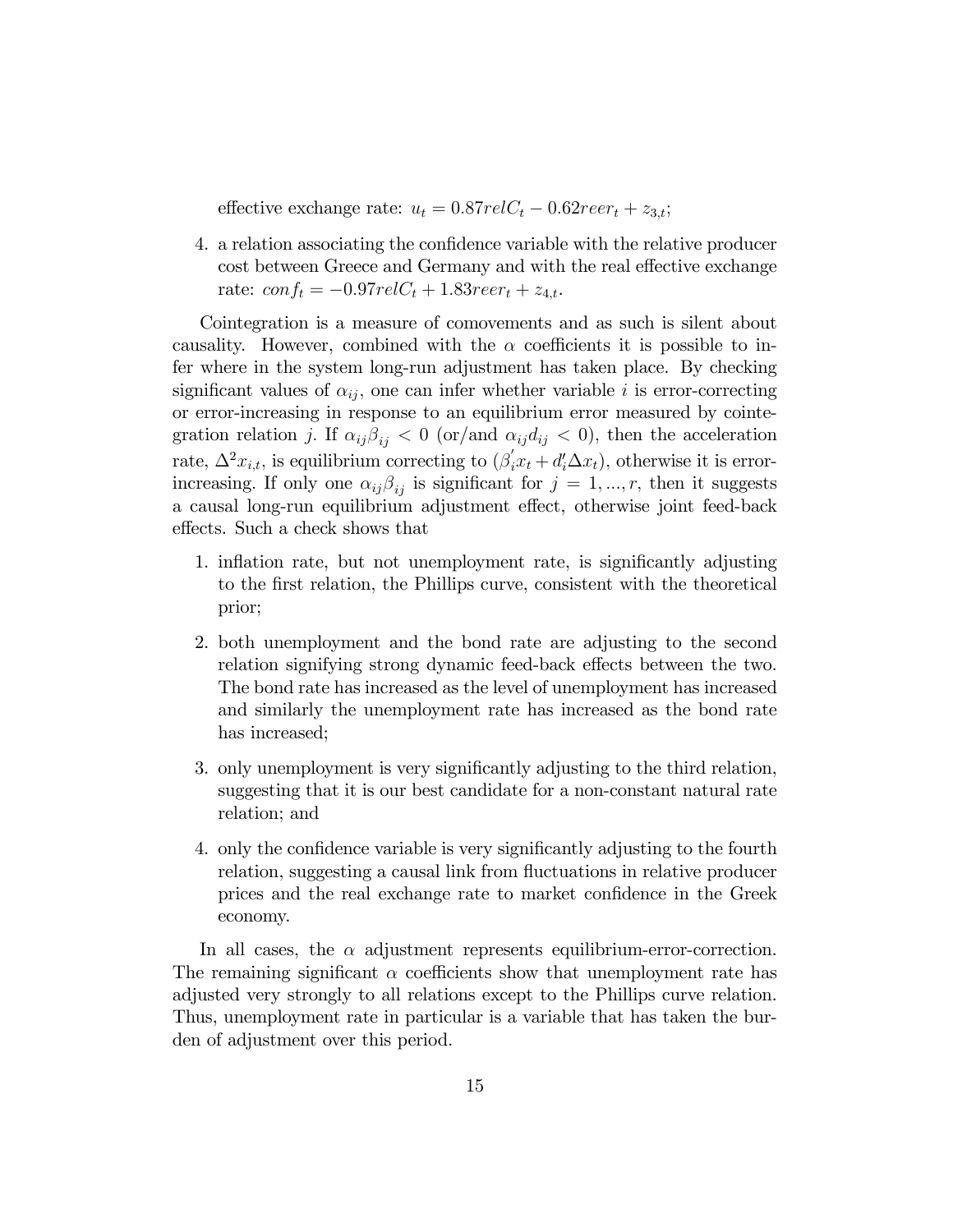| Table 9. The estimated folig-run structure                             |                      |                      |                      |                      |                      |                       |                     |
|------------------------------------------------------------------------|----------------------|----------------------|----------------------|----------------------|----------------------|-----------------------|---------------------|
| Test of restricted $\beta$ structure $\chi^2(6) = 4.67[0.59]$          |                      |                      |                      |                      |                      |                       |                     |
|                                                                        | $\Delta p$           | $\boldsymbol{u}$     | bond                 | $\frac{conf}{f}$     | relC                 | reer                  | $\boldsymbol{t}$    |
| $\beta_1$                                                              | 1.00                 | 0.02<br>[12.3]       |                      |                      |                      |                       |                     |
| $d_1$                                                                  | 0.002<br>[3.4]       | $-0.12$<br>$[-3.4]$  | $-0.002$<br>$[-3.4]$ | 0.09<br>$[2.8]$      | $-0.17$<br>$[-3.3]$  | $-0.04$<br>$[-2.1]$   | 0.004<br>$[5.9]$    |
| $\alpha_1$                                                             | $-1.10$<br>$[-7.15]$ | $\ast$               | $-0.08$<br>$[-2.53]$ | $\ast$               | 0.71<br>$[2.05]$     |                       |                     |
| $\beta_2$                                                              |                      | $-0.02$<br>$[-4.61]$ | 1.00                 |                      |                      |                       |                     |
| $d_2$                                                                  | 0.01<br>[3.7]        | $-0.29$<br>$[-3.7]$  | $-0.01$<br>$[-3.7]$  | 0.36<br>[5.1]        | $-0.31$<br>$[-2.4]$  | $\ast$                | $-0.00$<br>$[-1.8]$ |
| $\alpha_2$                                                             | $\ast$               | 0.13<br>[3.24]       | $-0.14$<br>$[-7.59]$ | $\ast$               | $\ast$               |                       |                     |
| $\beta_3$                                                              |                      | 1.00                 |                      |                      | $-0.87$<br>$[-8.31]$ | 0.62<br>[162.45]      |                     |
| $d_3$                                                                  | $-0.08$<br>$[-4.0]$  | 4.32<br>[4.0]        | 0.09<br>[4.0]        | $-4.71$<br>$[-5.3]$  | 5.07<br>[3.0]        | $\ast$                | $-3.04$<br>$[-7.4]$ |
| $\alpha_3$                                                             | $\ast$               | $-0.01$<br>$[-3.57]$ | $-0.01$<br>$[-3.85]$ | 0.26<br>[3.14]       | 0.04<br>$[1.99]$     |                       |                     |
| $\beta_4$                                                              |                      |                      |                      | 1.00                 | 0.97<br>[3.29]       | $-1.83$<br>$[-150.0]$ |                     |
| $d_4$                                                                  | $-0.23$<br>$[-4.4]$  | 12.65<br>$[-4.4]$    | 0.26<br>$[-4.4]$     | $-6.33$<br>$[-2.8]$  | 19.53<br>$[4.2]$     | 6.90<br>$[3.9]$       | 8.93<br>[7.1]       |
| $\alpha_4$                                                             | 0.01<br>[2.57]       | $-0.01$<br>$[-5.58]$ | $\ast$               | $-0.13$<br>$[-5.02]$ | $-0.01$<br>$[-1.92]$ |                       |                     |
| $*$ stands for an $\alpha$ coefficient with a t-ratio of less than 1.3 |                      |                      |                      |                      |                      |                       |                     |

Table 3: The estimated long-run structure

#### 4.2 The medium-run adjustment

In the I(2) model, the static long-run equilibrium error,  $\beta' x_t$ , is a very persistent process. This tells us that there are forces in the system which prevent the variables to equilibrium-correct in the short run. The econometric task is to identify where in the system these forces are at play. The structure of the I(2) model shows that changes in the system variables,  $d' \Delta x_t$ , are comoving with the persistent equilibrium error,  $\beta' x_t$ , to produce a dynamic long-run relation,  $\beta' x_t + d' \Delta x_t$ , that is stationary. This means that the signs and the significance of the  $d$  coefficients are informative about the persistent forces that have pushed the system out of equilibrium. If  $d_{ij}\beta_{ij} > 0$  (given  $\alpha_{ij} \neq 0$ , then  $\Delta x_{i,t}$ , is equilibrium error correcting to  $\beta_j x_t$ , otherwise it is error-increasing. The latter is of particular interest in crisis periods as it is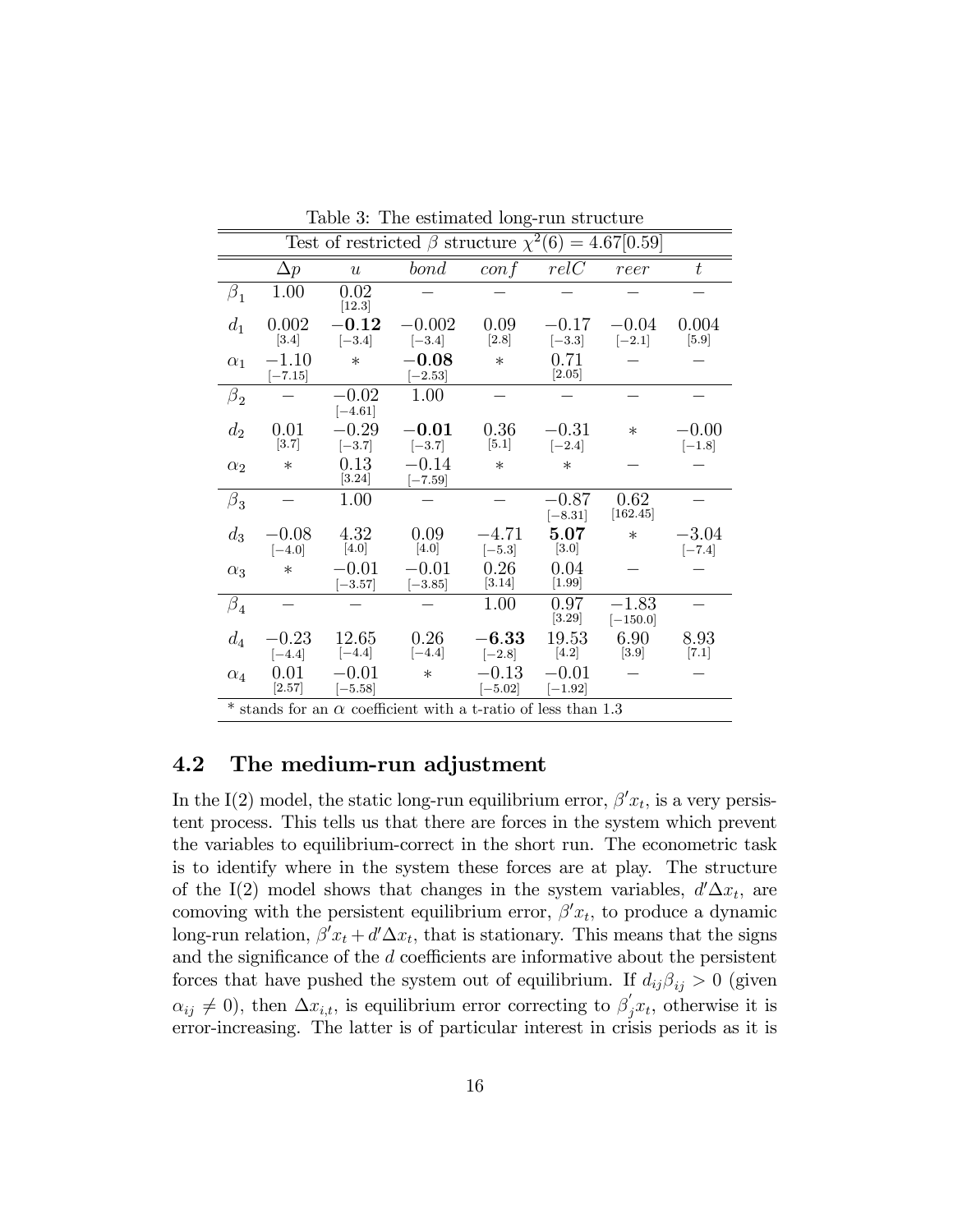a signal of self-reinforcing adjustment behavior in the system. We shall pay special attention to such evidence in the detailed discussions of the dynamic adjustment behavior below.

The first dynamic relation (the Phillips curve relation) is given by:

$$
\Delta p_t + 0.02u_t = 0.002\Delta(bond_t - \Delta p_t) + 0.12\Delta u_t - 0.09\Delta conf_t + 0.17\Delta relC + 0.04\Delta reer - 0.004 + v_{1t}
$$

where  $v_{1t}$  is a stationary process pictured in Figure 7, panel (a). The results show that the nonstationary equilibrium error in the Phillips curve relation,  $z_{1,t} = \Delta p_t + 0.02u_t$ , is associated with a positive change in the real bond rate, in the unemployment rate (an error-increasing effect), in relative producer prices (loss of competitiveness), in the real exchange rate, and with a negative change in the market confidence rate. Even though the  $\alpha$  coefficients showed that inflation was significantly error-correcting in the long-run, whereas unemployment was not, the  $d$  estimates show that the latter has been significantly error-increasing in the medium run. Furthermore, the bond rate has been error-increasing in the long run to the *change* in the bond rate, signifying its almost explosive behavior in the crisis period. Thus, the Phillips curve has moved away from its long-run equilibrium values because of the self-reinforcing adjustment behavior of the unemployment rate partly caused by a strongly increasing bond rate. But the drop in market confidence has also played a significant role in this respect. Finally, the relative producer price has been error-correcting to the changes in relative price, but not very significantly so.

The second dynamic relation is given by:

$$
bondt - 0.02ut = 0.01\Delta(\Delta bondt - \Delta pt) - 0.36\Delta conft + 0.31\Delta relC + v2,t
$$

where  $v_{2,t}$  is a stationary process pictured in Figure 7 panel (b). The results show that the nonstationary equilibrium error in the bond rate/unemployment rate relationship can be explained by an increase in the real bond rate (an error-increasing effect), a drop in the market confidence rate and an increase in relative producer prices. Both unemployment and the bond rate are errorcorrecting in the long run. This relation can predominantly be interpreted as a crisis relation signifying the observed - almost explosive - behavior of both the bond rate and the unemployment rate, albeit with the bond rate leading the race, as evidenced by its error-increasing behavior.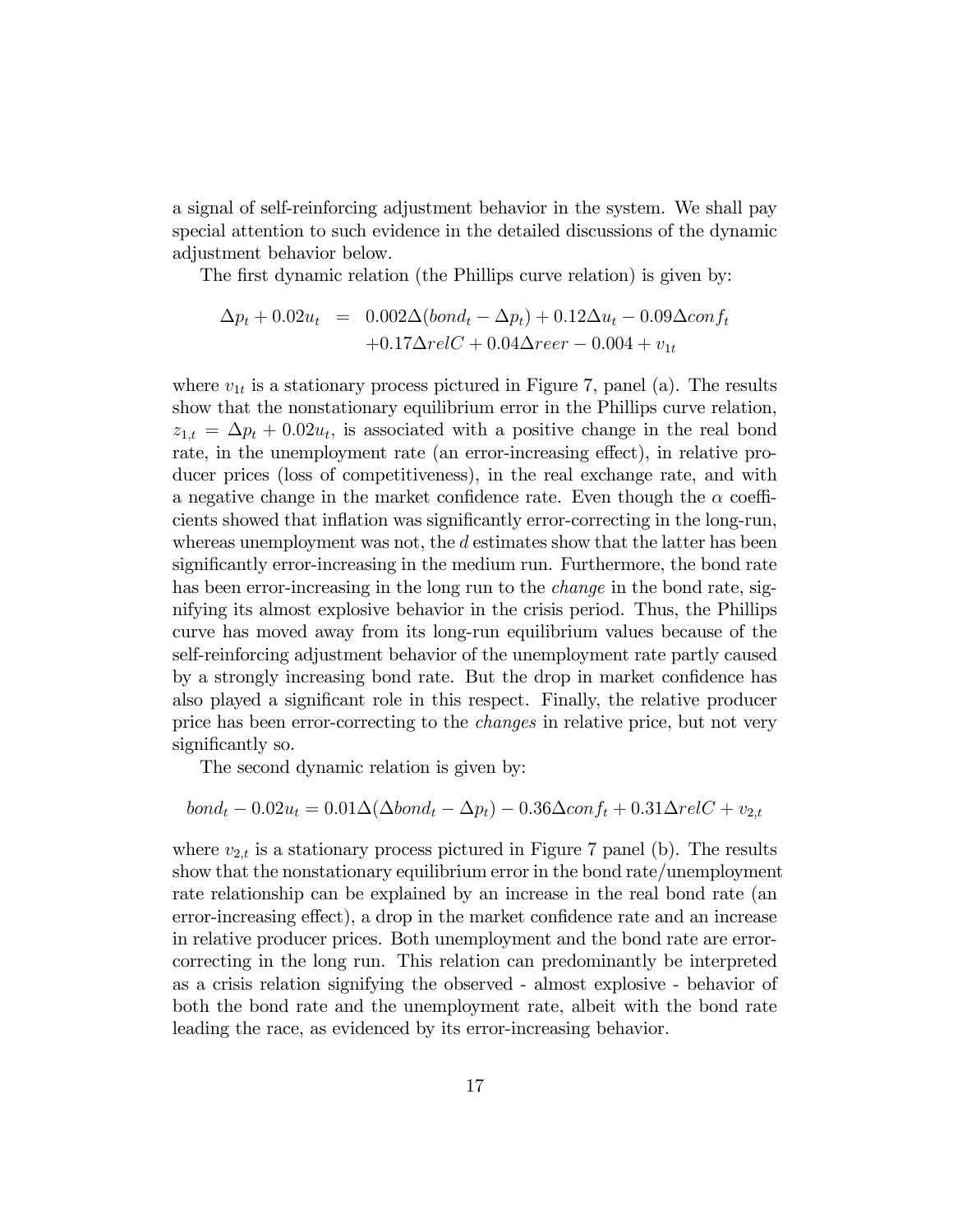The third dynamic relation is given by:

$$
u_t - 0.87relC_t + 0.62reer_t = -0.09\Delta(\Delta bond_t - \Delta p_t) - 4.3\Delta u_t + 4.7\Delta conf_t -5.1\Delta relC_t + 3.04 + v_{3,t}
$$

where  $v_{3,t}$  is a stationary process pictured in Figure 7 panel (c). The results show that the nonstationary deviation from the natural rate of unemployment relation (Phelps, 1994) can be explained by  $(i)$  a negative effect of a change in the real interest rate (an increase in the real bond rate is likely to go together with increasing relative prices), (ii) a negative effect of a change in the unemployment rate (an error-correcting effect), (iii) a positive effect of a change in the confidence variable (a positive change in the latter is likely to go together with declining relative producer prices), and (iv) a negative effect of a change in the relative producer prices (an error-increasing effect). The latter shows that in the medium run, the persistent deviations of unemployment from its non-constant natural rate was strongly affected by the error-increasing behavior of relative producer prices, albeit, they were error-correcting  $(\alpha_{53} = 0.04)$  in the long run. The remaining variables the unemployment rate, the bond rate and the confidence variable - are all error-correcting.

The forth dynamic relation is given by:

$$
conf_{t} + 0.97relC_{t} - 1.83reer_{t} = -0.23\Delta(\Delta bond_{t} - \Delta p_{t}) - 12.7\Delta u_{t}
$$

$$
+ 6.3\Delta conf_{t} - 19.5\Delta relC_{t} - 6.9\Delta reer_{t}
$$

$$
+ 8.9 + v_{4,t}
$$

where  $v_{4,t}$  is a stationary process pictured in Figure 7 panel (d). The results show that the nonstationary deviation from the long-run confidence relation can be explained by a negative effect from an increase in the real bond rate, the unemployment rate, the relative price (an error-correction effect), and the real exchange rate, and finally from a positive effect of a change in market confidence implying equilibrium increasing behavior in the medium run. However, in the long run, the  $\alpha$  coefficient showed that the confidence variable is error-correcting ( $\alpha_{44} = -0.13$ ) and so are the remaining variables - inflation, unemployment and relative producer prices.

Table 4 reports the medium run responses to changes in the static equilibrium errors,  $\beta' x_t$ . If  $\zeta_{ij} \beta_{ij} < 0$  then  $\Delta^2 x_{i,t}$  is equilibrium correcting to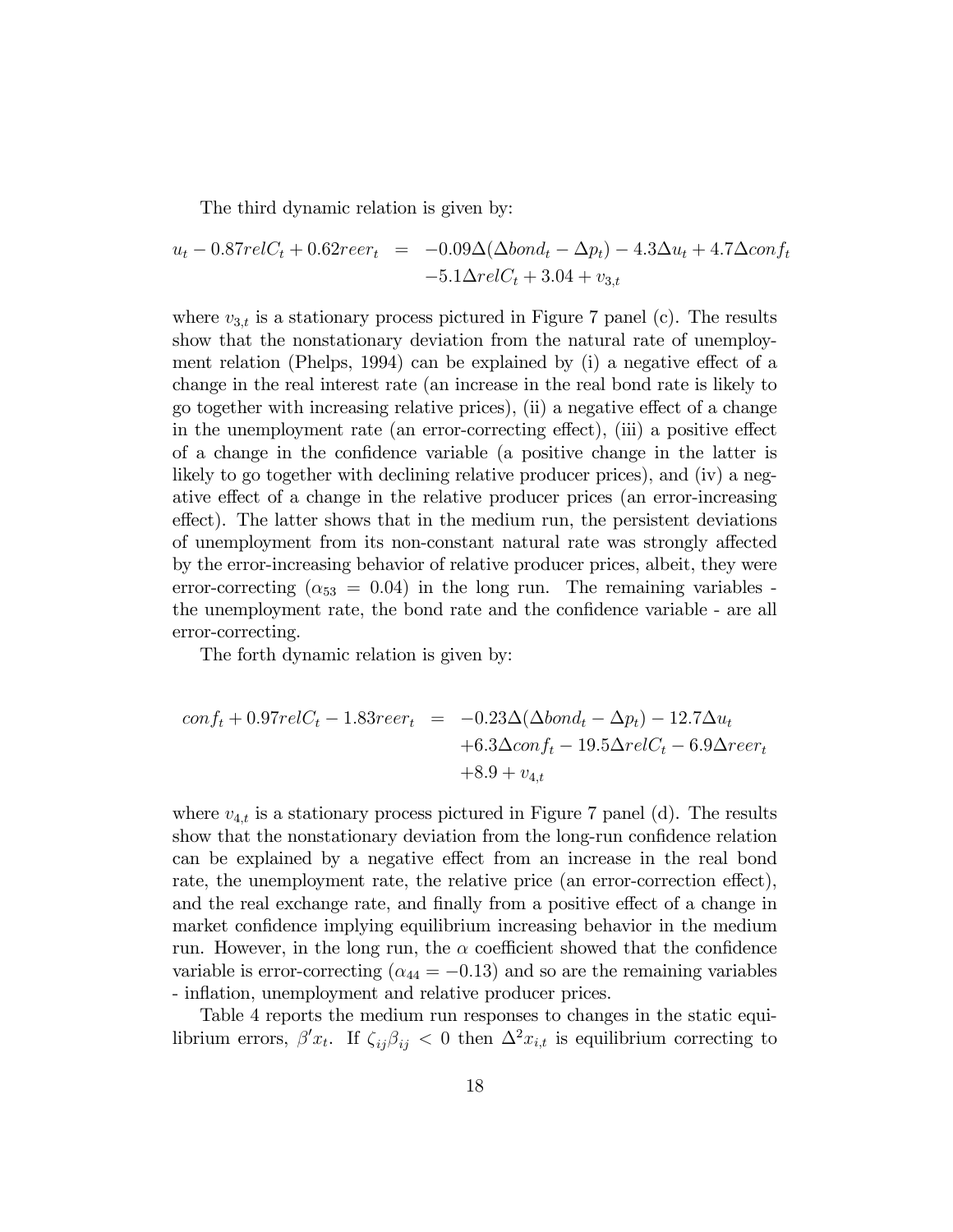| Loadings to                      | $\Delta x_t$                      | $\Delta x_t$            | $\beta'_3 \Delta x_t$                  | $T_4\Delta x_t$                 |
|----------------------------------|-----------------------------------|-------------------------|----------------------------------------|---------------------------------|
|                                  | $\zeta_1$                         | $\sqrt{2}$              | $\zeta_{31}$                           | $\zeta_3$                       |
| $\overline{\Delta^2 \Delta p_t}$ | $-1.12\,$<br>$[-5.97]$            | $^\ast$                 | 0.36<br>[2.50]                         | 0.13<br>[2.50]                  |
| $\Delta^2 u_t$                   | $\rm 0.13$<br>$\left[1.49\right]$ | $\ast$                  | $-0.43\,$<br>$[-6.56]$                 | $-0.16$<br>$\left[-6.31\right]$ |
| $\Delta^2 bond_t$                | 0.10<br>$\left[ 2.54\right]$      | $-0.98\,$<br>$[-17.51]$ | 0.05<br>$\left\lceil 1.77\right\rceil$ | 0.02<br>[1.96]                  |
| $\Delta^2$ conf <sub>t</sub>     | $\ast$                            | $-3.78$<br>$[-1.50]$    | $-2.08$<br>$[-1.54]$                   | $-0.67\,$<br>$[-1.32]$          |
| $\Delta^2 relC_t$                | $-1.19\,$<br>$[-2.80]$            | $\ast$                  | 0.70<br>[2.16]                         | $\ast$                          |

Table 4: The estimated coefficients to the medium-run relations

 $\beta_i' \Delta x_{t-1}$ , otherwise it is error increasing. As before, error-increasing coefficients are reported in bold face. We find error increasing behavior in the unemployment equation as it is responding to the change of the Phillips curve disequilibrium,  $\Delta(\Delta p+0.02u)$ , and in the equations for the market confidence and relative producer prices as they respond to the change of the natural rate disequilibrium,  $\Delta(u - 0.87relC + 0.62reer)$ . These effects are likely to capture the gradual deterioration of confidence and relative producer prices as a result of the strongly increasing bond rate and unemployment rate.

To summarize: the results provide strong evidence of self-reinforcing feedback mechanisms during the Greek crisis period. The unemployment rate was found to be error-increasing to the Phillips curve relation in the medium run (both in levels and changes), but error-correcting to the second and third relation; the bond rate was error-increasing in the medium run to the natural rate relation between inflation and the bond rate; the confidence variable was error-increasing to the fourth relation but error-correcting to the third relation; relative producer prices were error-increasing to the third relation but error-correcting to the fourth relation. The only variable that did not show any evidence of error-increasing behavior is the Greek inflation rate. This gives empirical support to the structural slumps theory combined with imperfect knowledge expectations as discussed in Section 2.

Considering the wild fluctuations over this period, the results seem remarkably good. The signs of the coefficients are as expected, the estimated relations are plausible as a description of dynamic transmission mechanisms in a period of severe crisis. Even though one should consider the medium-run effects with some caution - they may not be completely stable over time -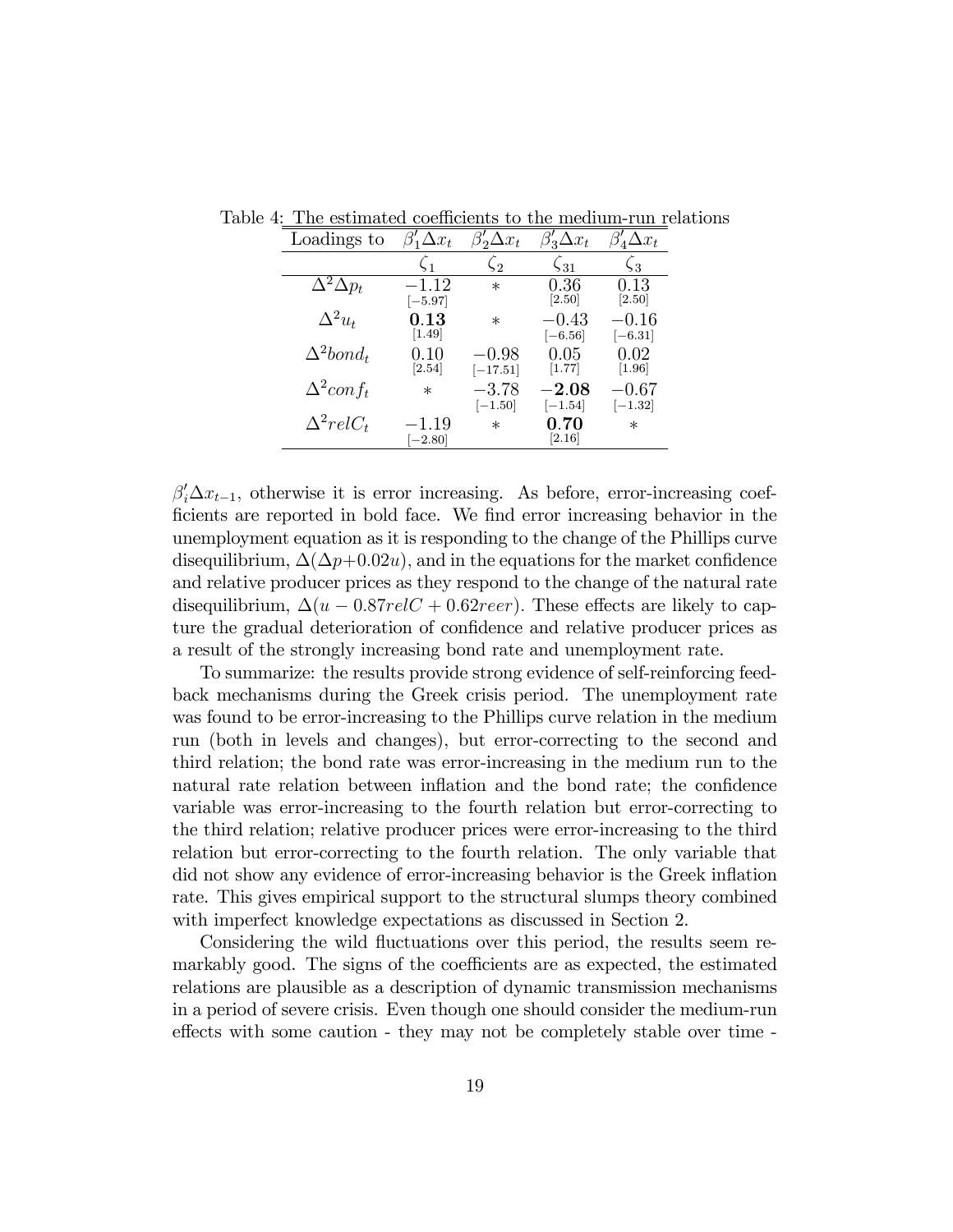the plausibility of the coefficient estimates gives credibility of the results.

Whether the results will also hold when the crisis is finally over is a more difficult question. We believe that the pronounced persistence of the equilibrium errors is likely to diminish, the corresponding error-increasing adjustment dynamics to become more insignificant, and the data to be become approximately  $I(1)$ . Most of the estimated long-run  $\beta$  relations may very well remain empirically significant, possibly also the  $\alpha$  adjustment.

#### 5 Concluding remarks

Motivated by the structural slumps theory in Phelps (1994) we present empirical results relevant for a more elaborate understanding of the deep and prolonged Greek crisis that started around 2008. Based on a cointegrated VAR analysis, the data were found to be approximately  $I(2)$  consistent with the prolonged observed imbalances from equilibrium states. The results showed ample evidence of self-reinforcing feed-back mechanisms in the VAR system signifying the very slow adjustment back to long-run equilibrium states.

At the core of the crisis we identified a critical relationship between the bond rate and the unemployment rate. When the crisis erupted, the bond rate increased strongly causing unemployment to increase, the increase in unemployment rate caused the bond rate to increase further and unemployment to follow suite, and so on. This vicious cycle was orchestrated by a continuous fall in market confidence that kept deteriorating until relative producer prices stopped growing around 2012. The results showed that all variables, except CPI inflation, exhibited error-increasing behavior in some equations of the system. This feature is likely to have aggravated the crisis and effectively prevented good policy solutions. Thus, the Greek recession seems to have grown out of many imbalances that were allowed to develop over too long time. But, while accruing imbalances may counterbalance each other to some extent, a balance that is maintained by several imbalances is a very fragile balance. A large shock somewhere in the system, is sufficient for the whole thing to collapse as demonstrated in 2008 when the financial crisis hit Greece - and the world economy - with unprecedented force.

The results of the paper support the following narrative of the Greek drama: As Greece joined the euro, the level of interest rate dropped to previously unprecedented levels; low interest rates and easy access to foreign capital caused credit Önanced consumption - public as well as private - to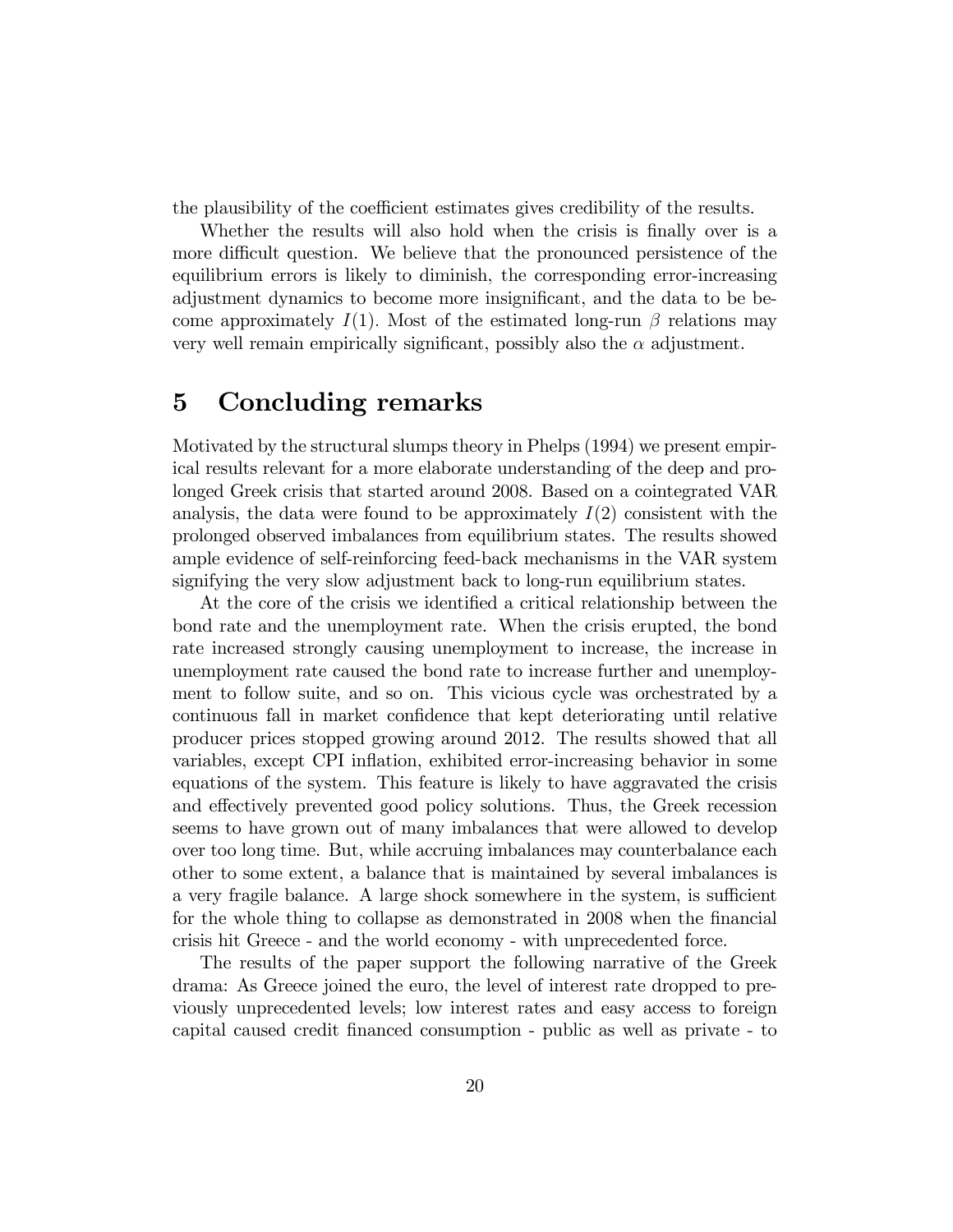soar. As a result, wages and prices were rising and the Greek competitiveness was consequently deteriorating. As external and internal imbalances grew, the Önancial market realized that risk was not equally distributed among the eurozone countries and that the Greek external debt was largely unsustainable. The dramatic rise of the Greek bond rate increased the cost of investment and production and made it very costly just to maintain previously accumulated imbalances. The consequence was that unemployment skyrocketed. Since the euro rate was determined by factors mainly outside the control of Greece, she was stuck in a situation with no feasible options: a dramatic lowering of wage costs was politically almost impossible; leaving the euro area would have been extremely costly due to the large proportion of external debt. The prolonged period of policy uncertainty following the outbreak of the crisis contributed to the drop in confidence of the Greek economy, to the worsening of the depressed state of the economy, and to the increase of the already high unemployment rates.

An important lesson to be learnt from the results of this paper is that imbalances in the economy - whether internal or external - can be intolerable costly if they are allowed to accumulate over longer periods. Hence, a reliable monitoring system, that signals the build-up of crucial macroeconomic imbalances well ahead of the outbreak of a crisis, is likely to lower the probability of a similar disastrous drama in the future.

#### 6 References

Baker, S.R., Bloom, N. and S.J. Davis (2016). Measuring Economic Policy Uncertainty, The Quarterly Journal of Economics, 131(4), 1593-1636.

Bloom, N., Floetotto, M., Jaimovich, N., Saporta, I., and S. Terry (2014). Really Uncertain Business Cycles, Working Paper, Stanford University.

Bournakis, I., Tsoukis, C., Christopoulos D.K., and T. Palivos (2017). Political Economy Perspectives on the Greek Crisis, Debt, Austerity and Unemployment, Palgrave, Macmillan.

Christodoulakis, N. (2015). Greek crisis in perspective: Origins, effects and ways-out, in Garett Jones (ed.): Banking Crises, Perspectives from the New Palgrave Dictionary.

Dennis, J. G., H. Hansen, S. Johansen, and K. Juselius (2006). CATS in RATS. Cointegration Analysis of Time Series, Version 2. Estima: Evanston, Illinois, USA.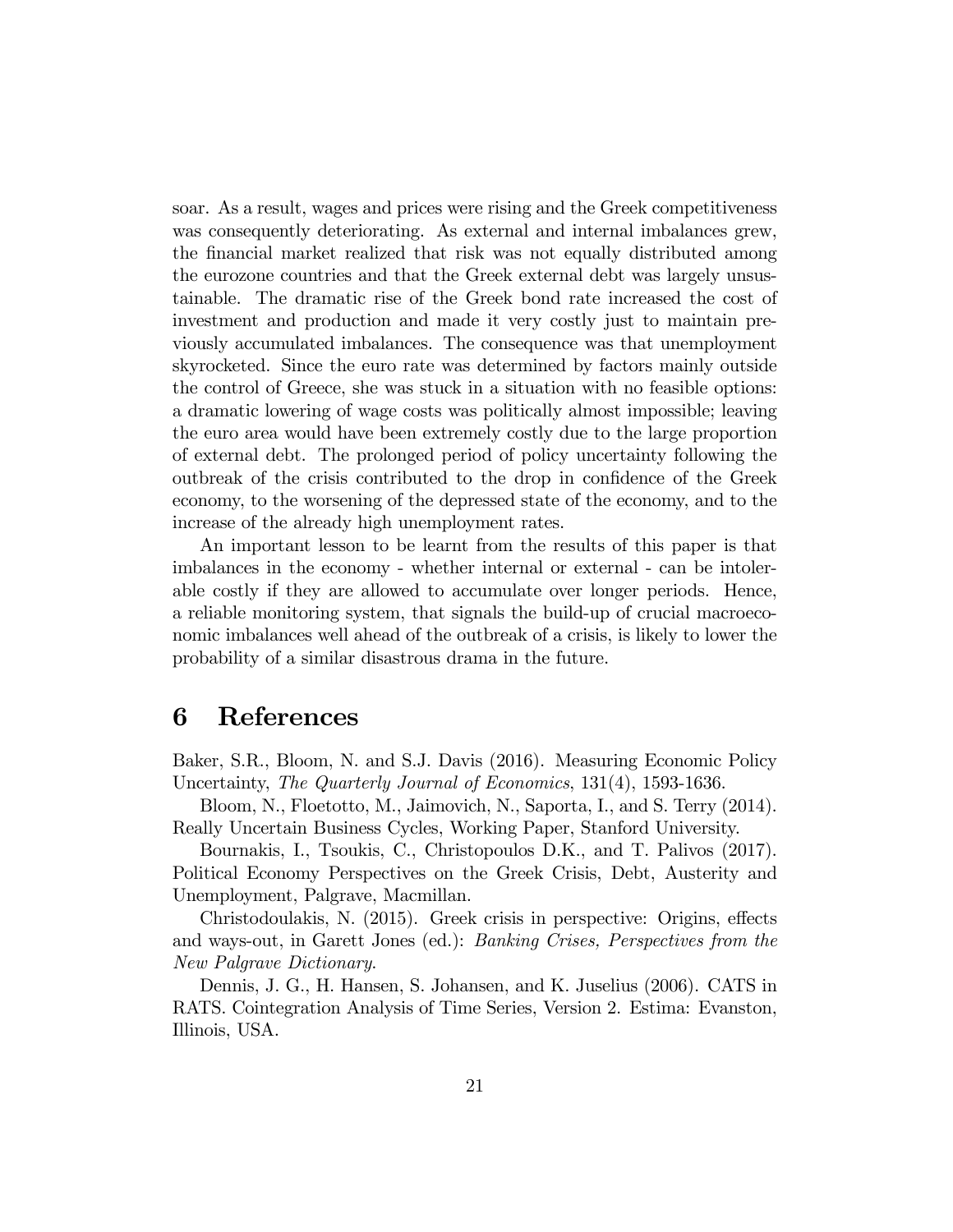Doornik, J. A. and D. F. Hendry (2001). GiveWin. An Interface to Empirical Modelling (3rd edn.). Timberlake Consultants Press: London.

Doornik, J. and K. Juselius (2017). Cointegration Analysis of Time Series Using CATS 3 for OxMetrics. Timberlake Consultants Ltd.

Economidis, G., Papageorgiou, D. and A. Philippopoulos (2017). The Greeek Great Depression: A General Equilibrium Study of its Drivers. In (eds.) Bournakis et al. Political Economy Perspectives on the Greek Crisis,

Debt, Austerity and Unemployment, Palgrave, Macmillan, pp. 205-221.

Frydman, R. and M. Goldberg (2007). Imperfect Knowledge Economics: Exchange rates and Risk, Princeton. NJ: Princeton University Press.

Frydman, R. and M. Goldberg (2011). Beyond Mechanical Markets: Risk and the Role of Asset Price Swings, Princeton University Press.

Frydman, R. and M. Goldberg (2013). Change and expectations in macroeconomic models: recognizing the limits to knowability. Journal of Economic Methodology 20: 118-138. DOI: 10.1080/1350178X.2013.804677.

Galenianos, M. (2015). The Greek Crisis: Origins and Implications, ELIAMEP, Crisis Observatory, Research Paper No 16.

Gonzalo, J. (1994). "Five alternative methods of estimating long-run equilibrium relationships", Journal of Econometrics, 60(1-2), pp. 203-233.

Gourinchas, Pierre-Olivier, Philippon, Thomas and Vayanos, Dimitri (2017). The Analytics of the Greek Crisis, in Eichenbaum, M. and J. A. Parker (eds.): NBER Macroeconomics Annual 2016, 31, University of Chicago Press.

Gibson, H.D., Hall, S.G., Tavlas, G.S. (2014). Fundamentally wrong: market pricing of sovereigns and the Greek financial crisis. Journal of Macro $economics 39, pp.405–419.$ 

Hommes, C.H. (2013). Reflexivity, expectations feedback and almost self-fulfilling equilibria: economic theory, empirical evidence and laboratory experiments. Journal of Economic Methodology 20: 406-419. DOI: 10.1080/1350178X.2013.859426

Honkapohja, S. (2014). The euro area crisis: a view from the North. Journal of Macroeconomics 39, 260–271.

Hyppolite, P-A (2016). Towards a theory on the causes of the Greek depression: An investigation of national balance sheet data (1997-2014), ELIAMEP Crisis Observatory, Research Paper No 22.

Ioannides Y.M. and Pissaridis, C.A (2015). Is the Greek crisis one of supply or demand? *Brookings Papers on Economic Activity*, Brookings Institution, Washington, pp. 349-373.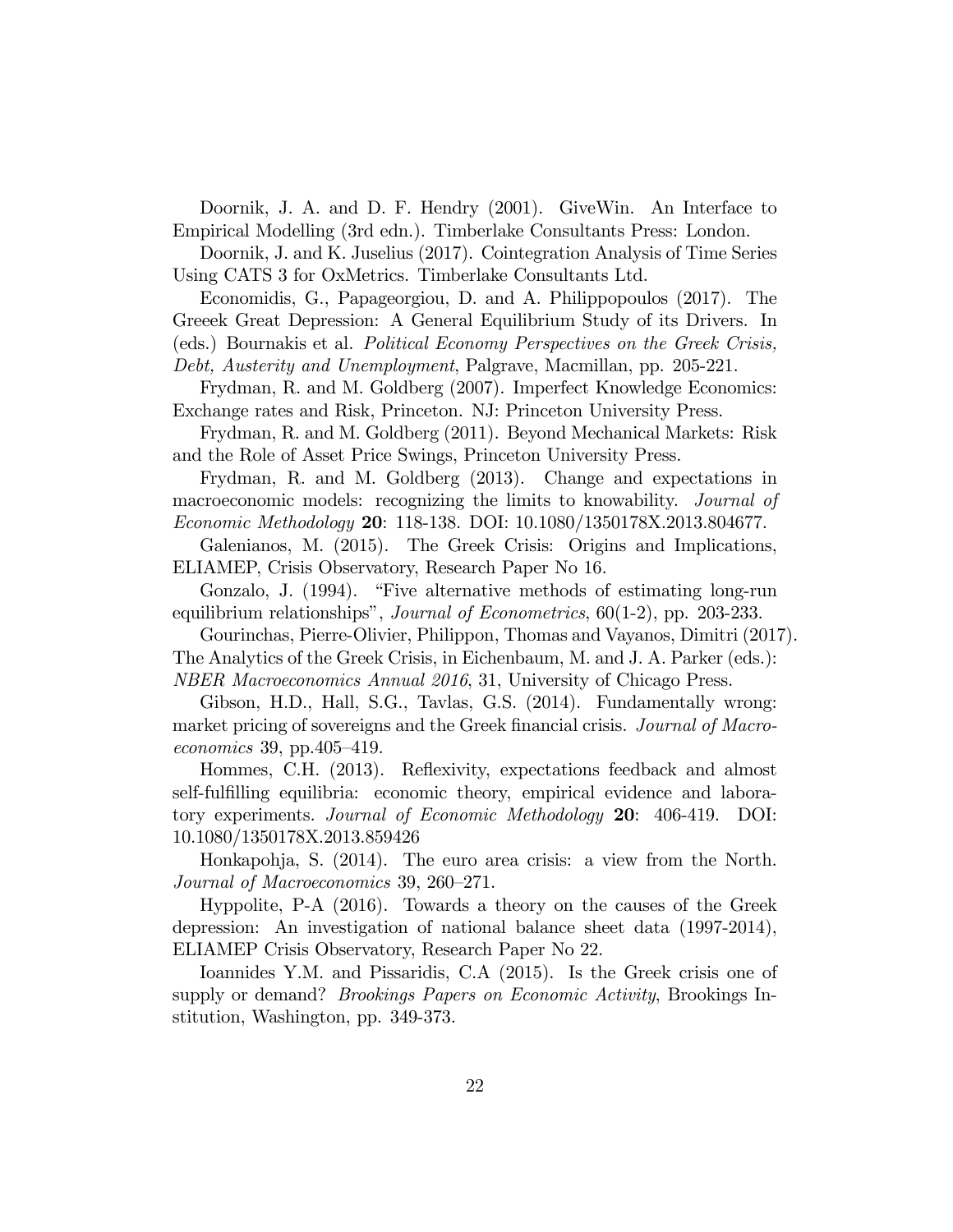Johansen, S. (1995). Likelihood-Based Inference in Cointegrated Vector Autoregressive Models, Oxford. Oxford University Press.

Johansen, S. (1997). Likelihood analysis of the I(2) model, Scandinavian Journal of Statistics, 24 (4), 433-462.

Johansen, S., K. Juselius, R. Frydman, and M. Goldberg (2010). Testing Hypotheses in an  $I(2)$  Model With Piecewise Linear Trends. An Analysis of the Persistent Long Swings in the Dmk/\$ Rate. Journal of Econometrics, 158, pp. 117-129. DOI: 10.1016/j.jeconom.2010.03.018

Juselius, K. (2006). The Cointegrated VAR Model: Methodology and Applications. Oxford: Oxford University Press.

Juselius, K (2011). Time to reject the privileging of economic theory over empirical evidence? A reply to Lawson, *Cambridge Journal of Economics*, 35, 2, pp. 423-436

Juselius, K. (2013). Imperfect Knowledge, Asset Price Swings and Structural Slumps: A Cointegrated VAR Analysis of Their Interdependence, in E. Phelps and R. Frydman (eds.): Rethinking Expectations: The Way Forward for Macroeconomics, Princeton University Press, Princeton.

Juselius, K. and Franchi, M. (2007). Taking a DSGE Model to the Data Meaningfully, Economics, ?? , 1, 4, http://dx.doi.org/10.5018/economicsejournal.ja.2007-4

Juselius, K and M. Juselius. (2013). Balance sheet recessions and timevarying coefficients in a Phillips curve relationship: An application to Finnish data, in N. Haldrup, M. Meitz & P. Saikkonen (eds.): Essays in Nonlinear Time Series Econometrics. Oxford University Press, Oxford.

Juselius, K., and J. Ordóñez (2009). Balassa-Samuelson and Wage, Price and Unemployment Dynamics in the Spanish Transition to EMU Membership. Economics: The Open-Access, Open-Assessment E-Journal, 3, 4, http://dx.doi.org/10.5018/economics-ejournal.ja.2009-4

Kollintzas, T., Papageorgiou, D., Tsionas, E. and V. Vassilatos (2017). Market and Political Power Interactions in Greece: An Empirical Investigation. Paper presented at te 73rd Annual Congress of International Institute of Public Finance (IIPF), Tokyo Aug. 2017.

Koo, R. (2010). The Holy Grail of Macroeconomics: Lessons from Japanís Great Recession. John Wiley & Sons, Hoboken, USA.

Krugman, P. (1986). Pricing to Market when the Exchange Rate Changes. NBER Working Paper 1926, Cambridge Massachusetts.

Krugman, P. (1993). Exchange Rate Instability. The MIT Press, Cambridge Mass.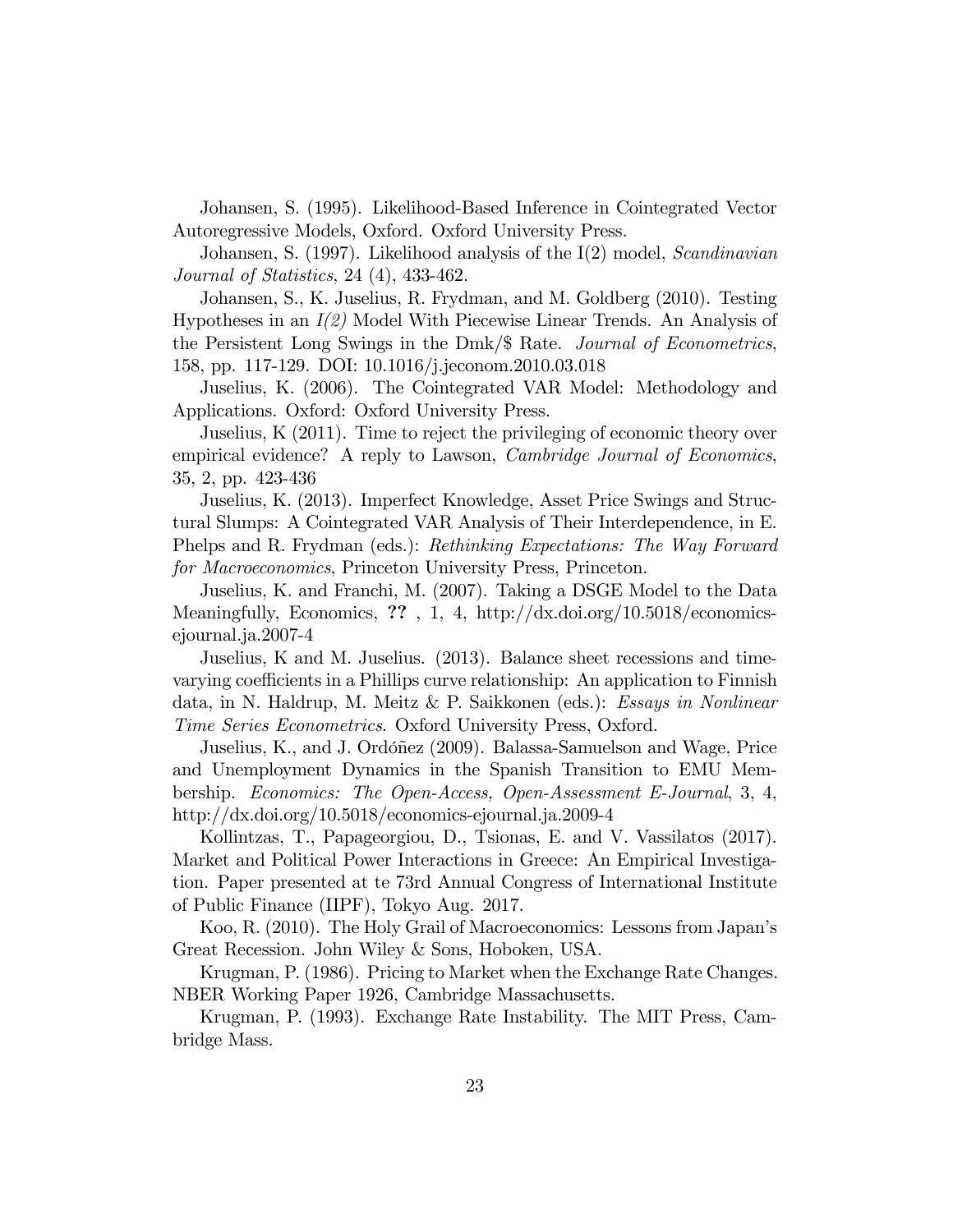Meghir, C., Pissaridis, C.A., Vayanos, D., and N. Vettas (2017). Beyond Austerity: Reforming the Greek Economy, MIT Press.

Phelps, E., S. (1967). Phillips Curves, Expectations of Inflation and Optimal Employment over Time. Economica, 34, 3, pp. 254–281.

Phelps, E. (1994). Structural Slumps. Princeton University Press, Princeton.

Philippopoulos, A. (2014). Comment on "The Eurozone Crisis: Phoenix Miracle or Lost Decade? Journal of Macroeconomics 39, 309-312.

Spanos, A. (2009). The Pre-Eminence of Theory versus the European CVAR Perspective in Macroeconometric Modeling. Economics: The Open-Access, Open-Assessment E-Journal, 3, 10, pp. 1–14. http://dx.doi.org/10.5018/economicsejournal.ja.2009-10

Wyplosz, C (2017). The Deficit Tango, Long Reads, Project Syndicate, August 11.

### 7 Appendix: Residual analyses

## 8 Appendix: Graphs of the equilibrium errors  $v_{it}$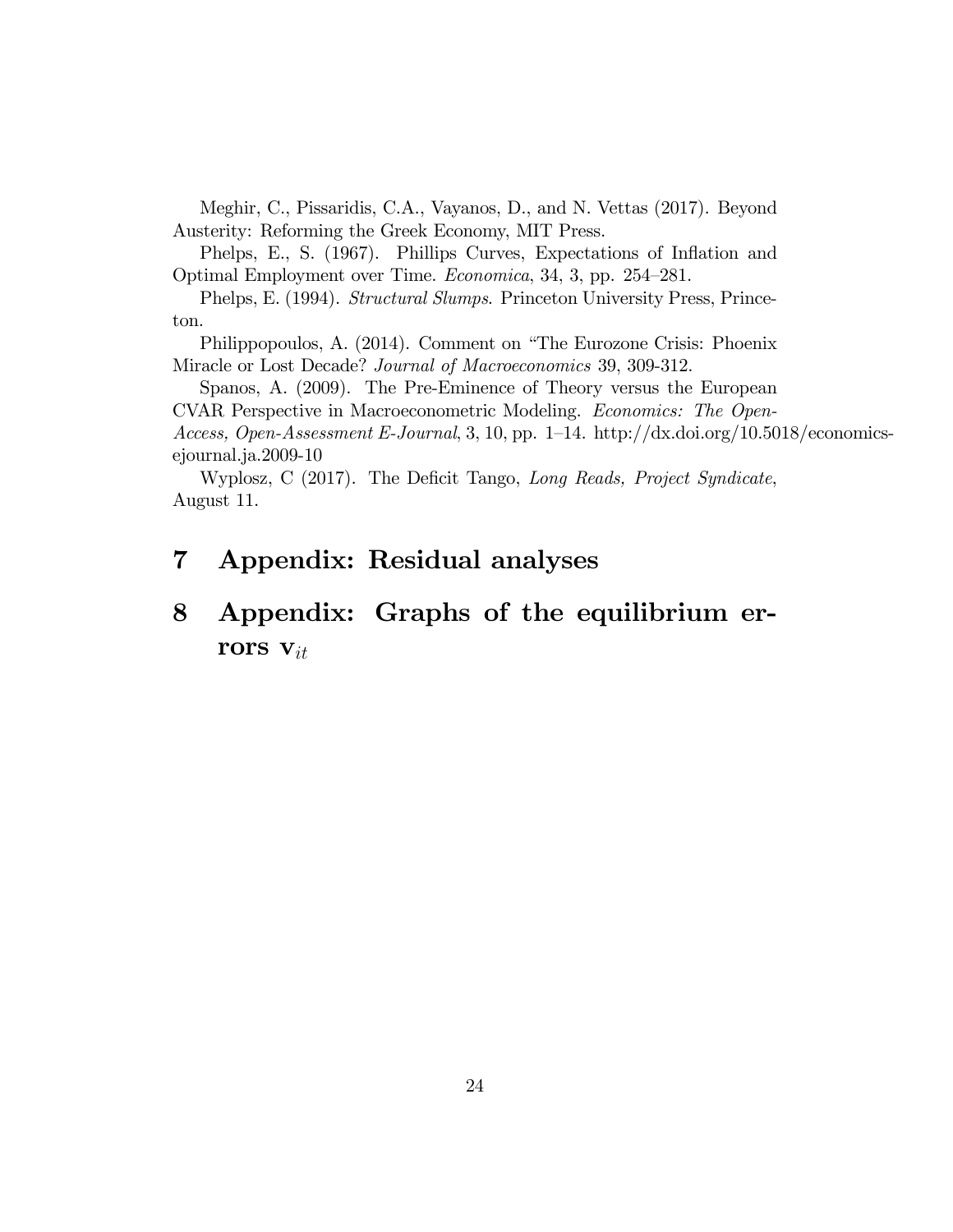

Figure 2: Graphs of actual and fitted change in the Greek inflation rate (upper left hand side panel), the standardized residuals (lower left hand side panel), the residual autocorrelogram (upper right hand side panel), and the residual histogram compared to the normal distribution.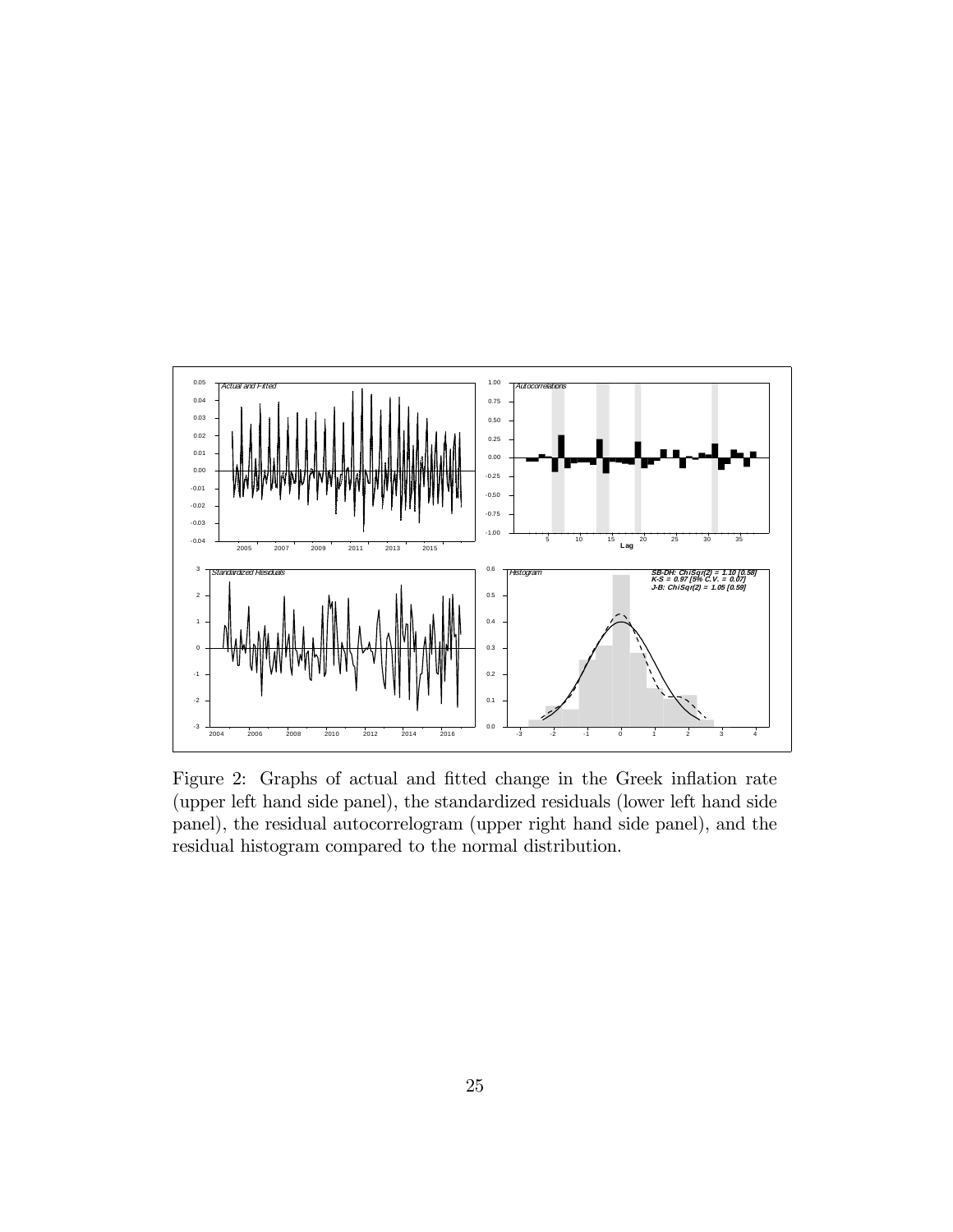

Figure 3: Graphs of actual and fitted change in the Greek unemployment rate (upper left hand side panel), the standardized residuals (lower left hand side panel), the residual autocorrelogram (upper right hand side panel), and the residual histogram compared with the normal distribution.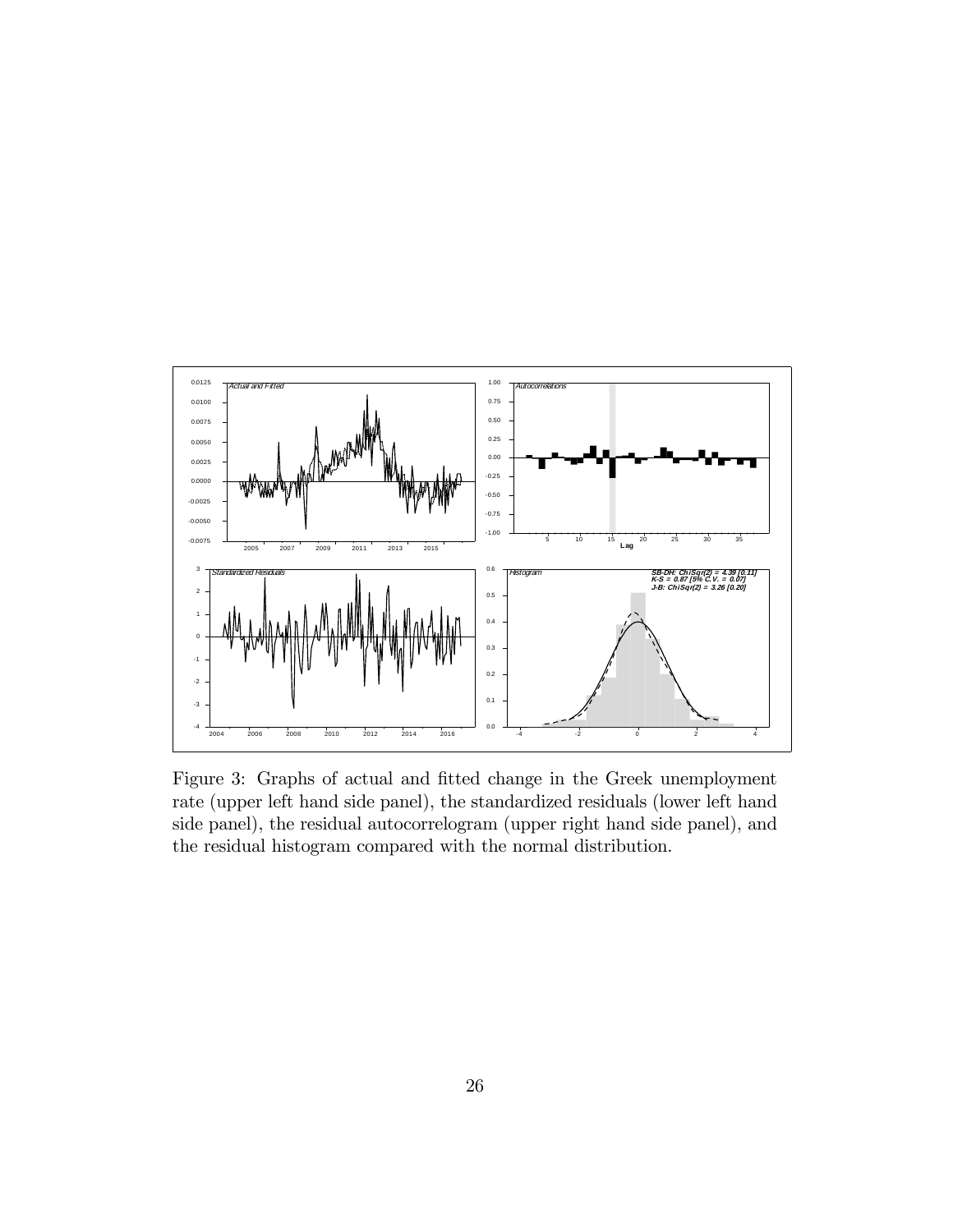

Figure 4: Graphs of actual and fitted change in the Greek bond rate (upper left hand side panel), the standardized residuals (lower left hand side panel), the residual autocorrelogram (upper right hand side panel), and the residual histogram compared to the normal distribution.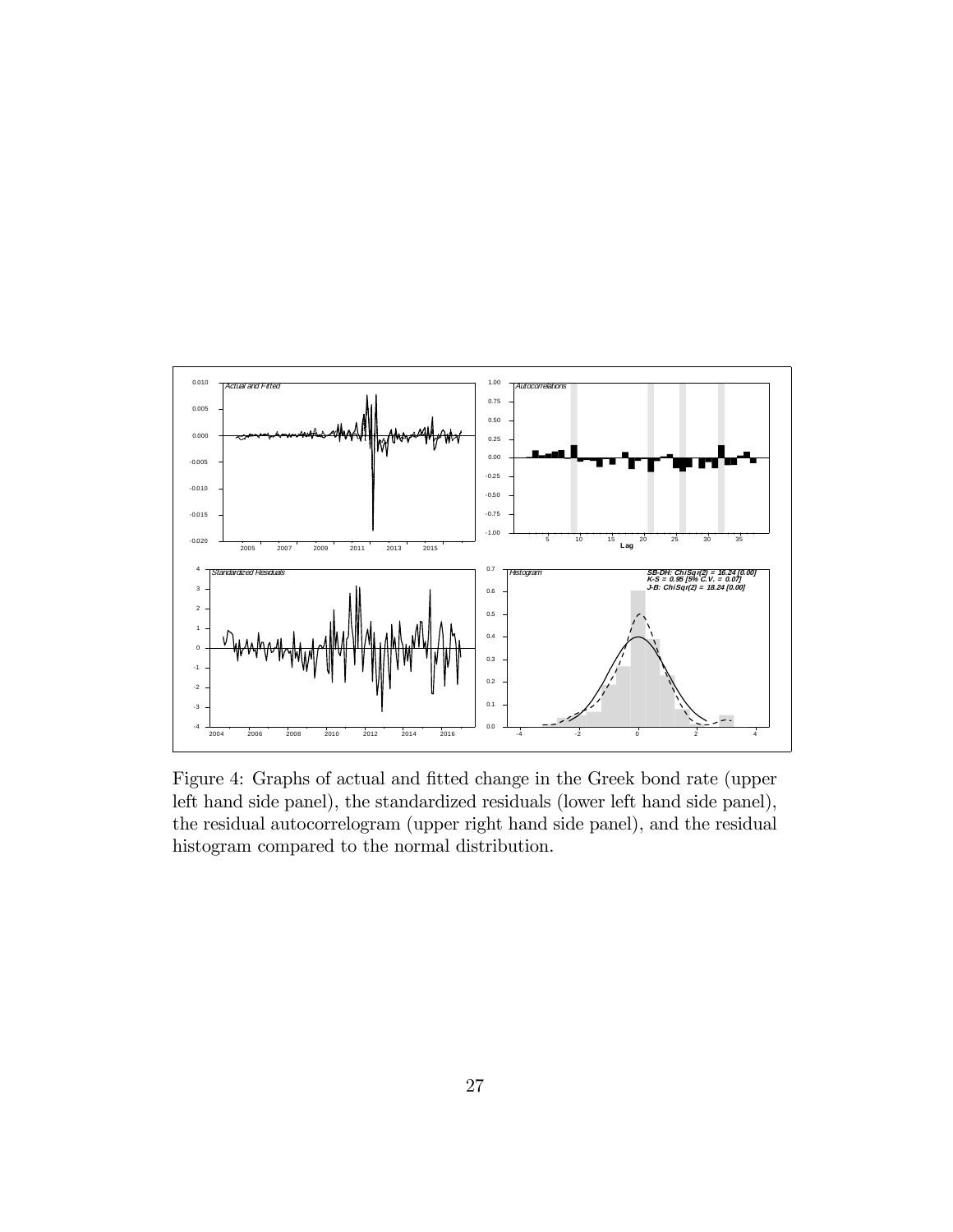

Figure 5: Graphs of actual and fitted change in confidence rate (upper left hand side panel), the standardized residuals (lower left hand side panel), the residual autocorrelogram (upper right hand side panel), and the residual histogram compared to the normal distribution.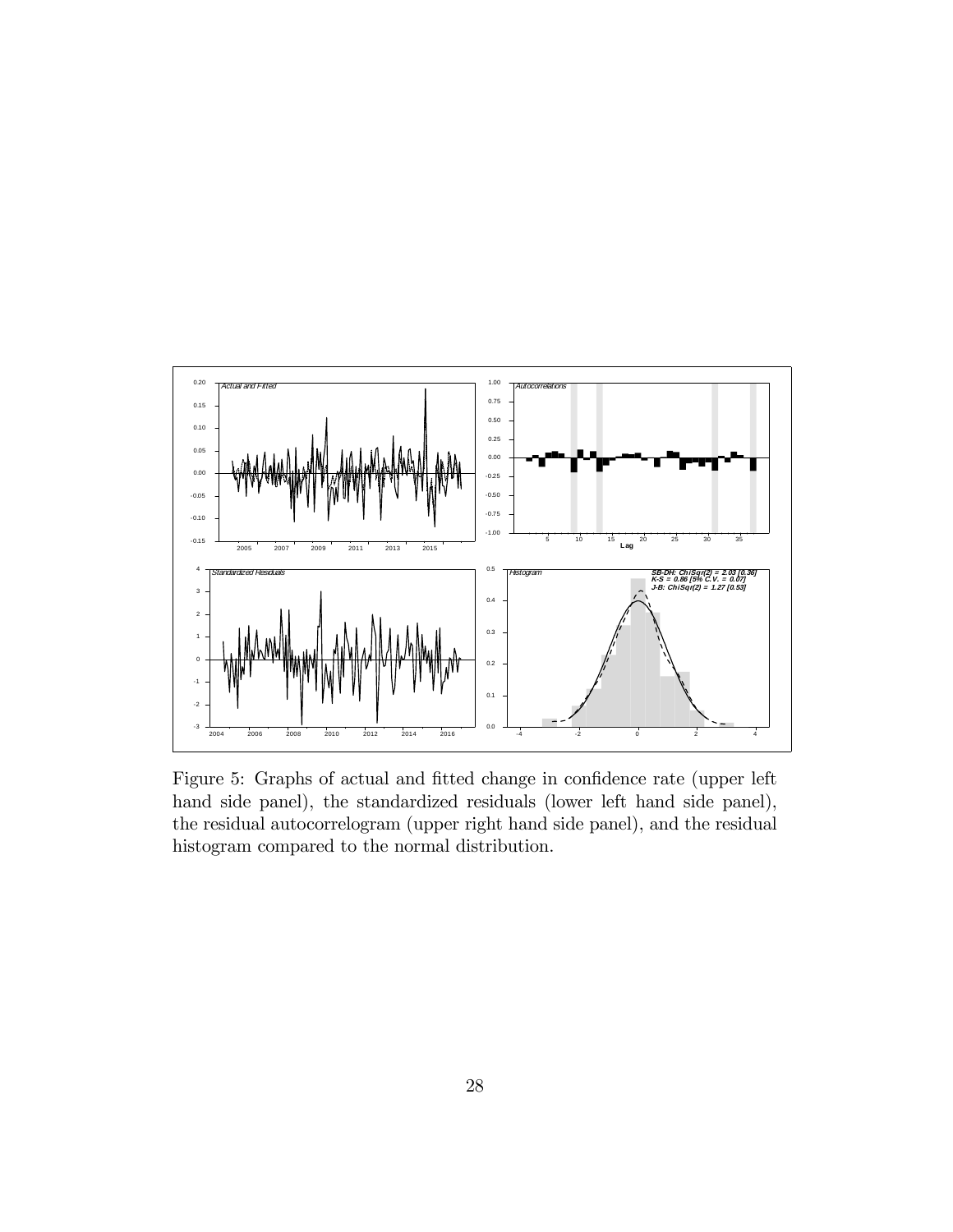

Figure 6: Graphs of actual and fitted change in the relative price between Greece and Germany (upper left hand side panel), the standardized residuals (lower left hand side panel), the residual autocorrelogram (upper right hand side panel), and the residual histogram compared to the normal distribution.